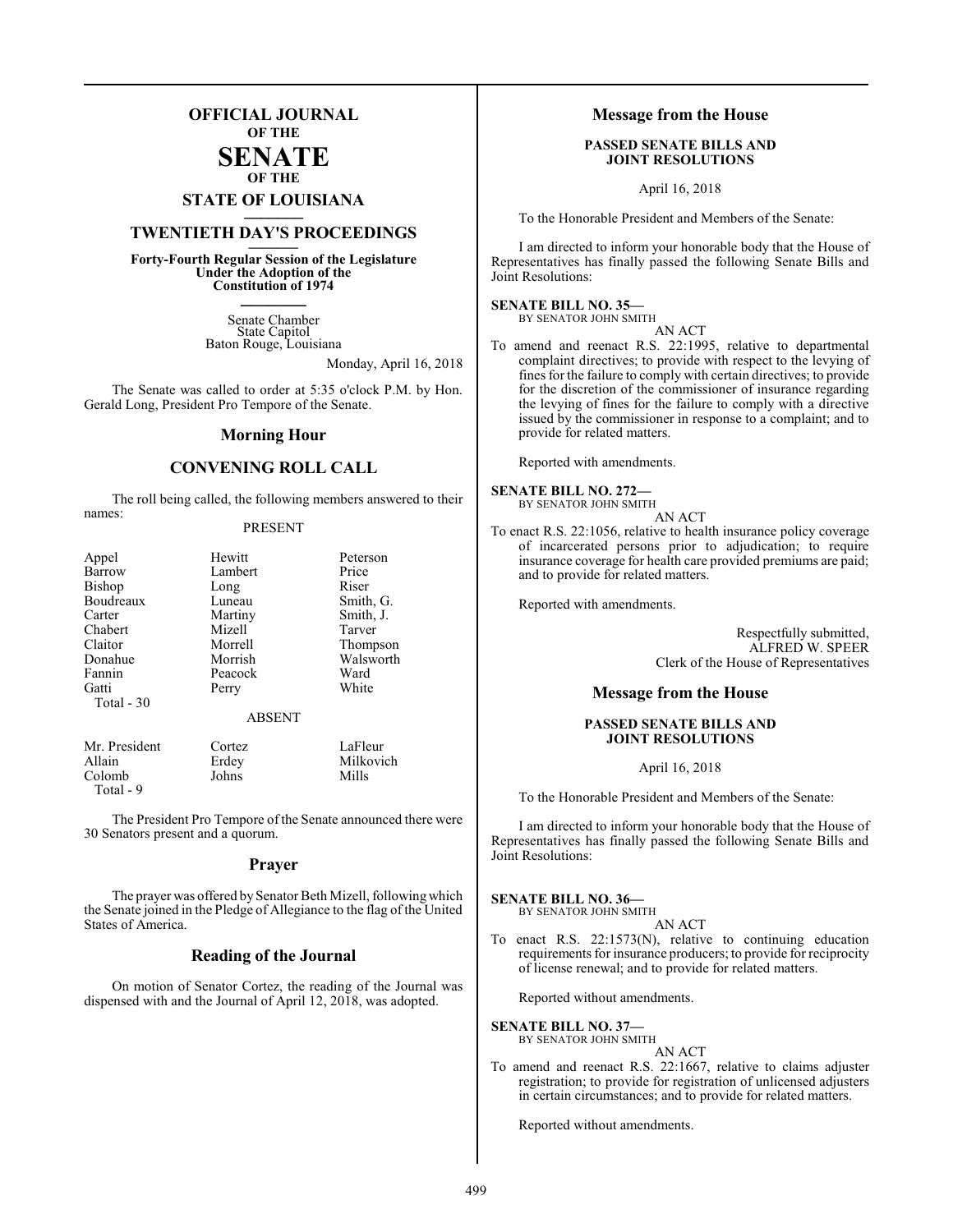## **Page 2 SENATE 20th DAY'S PROCEEDINGS**

#### **SENATE BILL NO. 86—** BY SENATOR JOHN SMITH

AN ACT

To amend and reenact R.S. 22:1673(B) and (C), relative to continuing education for insurance adjusters; to provide for an exemption for adjusters upon their first renewal; and to provide for related matters.

Reported without amendments.

## **SENATE BILL NO. 87—**<br>BY SENATOR JOHN SMITH

AN ACT

To amend and reenact R.S. 22:42(F), relative to public records of the commissioner of insurance; to provide with respect to the commissioner requiring or permitting the electronic filing of any application for any license or registration; and to provide for related matters.

Reported without amendments.

Respectfully submitted, ALFRED W. SPEER Clerk of the House of Representatives

### **Message from the House**

#### **CONCURRING IN SENATE CONCURRENT RESOLUTIONS**

#### April 16, 2018

To the Honorable President and Members of the Senate:

I am directed to inform your honorable body that the House of Representatives has finally concurred in the following Senate Concurrent Resolutions:

#### **SENATE CONCURRENT RESOLUTION NO. 75—** BY SENATOR PEACOCK

A CONCURRENT RESOLUTION

To commend Adriana Martin of the Southfield School in Shreveport, Louisiana, upon her exceptional mathematical skills, on her new world record for the rendition of the numerical quotient of Pi set on March 14, 2018, National Pi Day, and to note her many academic accomplishments.

Reported without amendments.

Respectfully submitted, ALFRED W. SPEER Clerk of the House of Representatives

### **Privileged Report of the Legislative Bureau**

April 16, 2018

To the President and Members of the Senate:

I am directed by your Legislative Bureau to submit the following report:

The following instruments are approved as to construction and duplication. We advise and suggest the following amendments:

#### **HOUSE BILL NO. 206—** BY REPRESENTATIVE ANDERS

AN ACT

To amend and reenact R.S. 22:1554(A)(18), relative to the licensing of insurance producers; to provide for the consent of or waiver granted by the commissioner of insurance to the employment of a convicted felon in the business of insurance; and to provide for related matters.

Reported without amendments.

## **HOUSE BILL NO. 227—**

BY REPRESENTATIVE ANDERS AN ACT

To amend and reenact R.S. 22:1554(E)(1), relative to applications for a producer license subsequent to revocation; to authorize a licensee whose license has been revoked to file another application for a license after one year from the date of the final court order or decree affirming the revocation; to make technical changes; to provide for an effective date; and to provide for related matters.

Reported without amendments.

## **HOUSE BILL NO. 246—** BY REPRESENTATIVE THIBAUT

AN ACT To enact Part I of Chapter 19 of Title 22 of the Louisiana Revised Statutes of 1950, to be comprised of R.S. 22:2461, relative to a state reinsurance program; to authorize the commissioner of insurance to apply for a state innovation waiver to establish and implement a state reinsurance program; to authorize the commissioner of insurance to establish and implement a state reinsurance program; to prohibit the creation of a state reinsurance program prior to federal approval; to provide for an effective date; and to provide for related matters.

Reported without amendments.

**HOUSE BILL NO. 247—**

BY REPRESENTATIVE HUVAL

AN ACT To amend and reenact R.S. 22:46(introductory paragraph), (17) and (17.1), 433(A), 438(A)(3), 446, 1542(introductory paragraph) and (18), and 1547(I), relative to surplus lines insurance; to define surplus lines insurance, surplus lines insurer, and surplus lines broker; to require the filing of forms and rates of surplus lines insurers in certain circumstances; to provide surplus lines broker licensure requirements; to provide for an effective date; and to provide for related matters.

Reported without amendments.

## **HOUSE BILL NO. 267—** BY REPRESENTATIVE ANDERS

AN ACT

To amend and reenact R.S.  $22:1562(A)(2)$  and (3) and to enact R.S.  $22:1562(A)(4)$ , relative to prohibited acts for insurers and insurance producers; to provide exceptions to prohibited payments by insurers and insurance producers for distributions of profits to certain owners; to make technical changes; and to provide for related matters.

Reported without amendments.

**HOUSE BILL NO. 330—** BY REPRESENTATIVE JORDAN

AN ACT

To amend and reenact R.S.  $22:1571(E)(1)$ , relative to insurance producers prelicensing programs; to exempt bail bond producer prelicensing programs fromcertain requirements; and to provide for related matters.

Reported without amendments.

**HOUSE BILL NO. 363—**

BY REPRESENTATIVE HUVAL

AN ACT To amend and reenact R.S. 22:1546(B)(1)(a)(i), relative to insurance producer licenses; to require the registration of certain controlling persons of a producer business entity; and to provide for related matters.

Reported without amendments.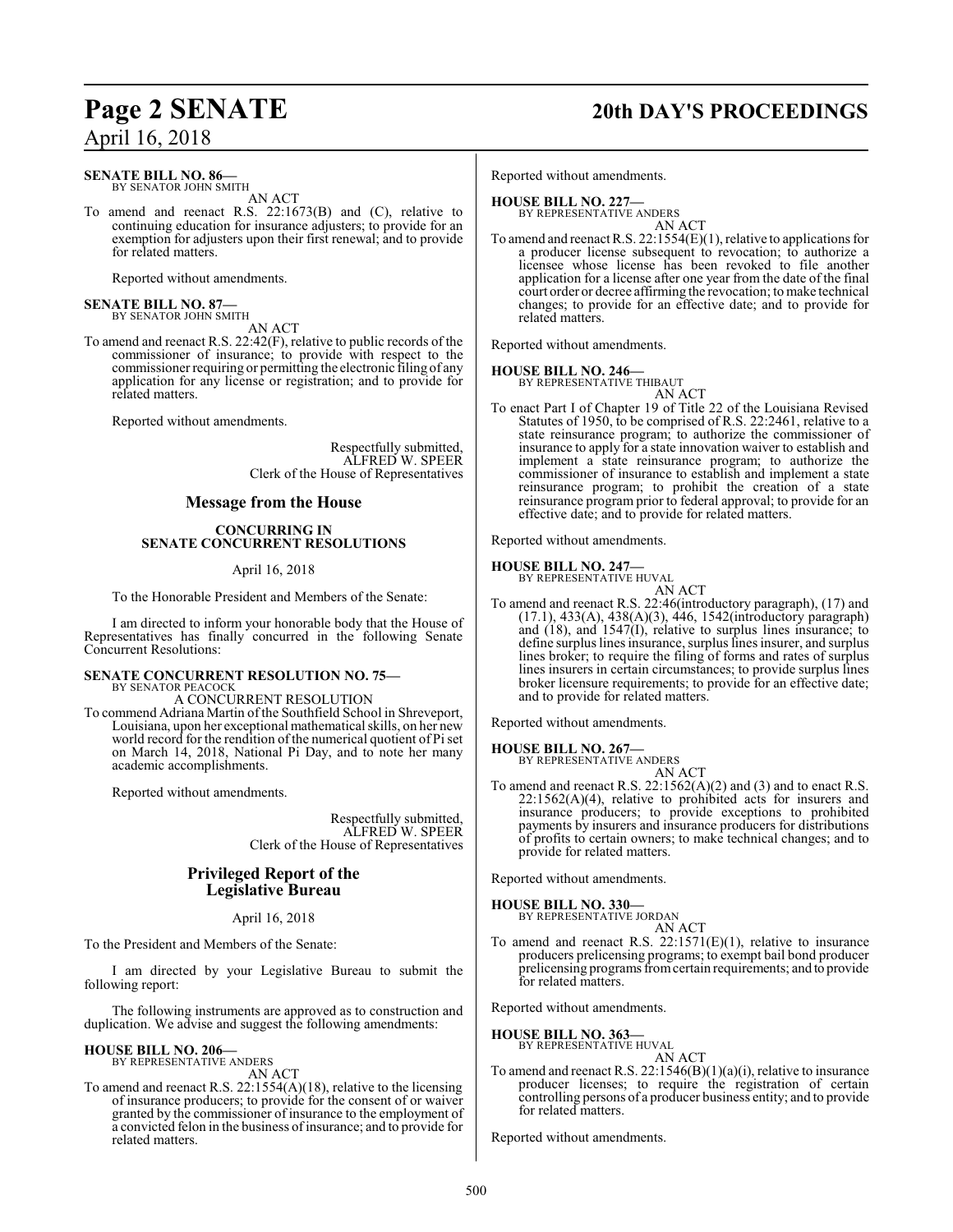## **20th DAY'S PROCEEDINGS Page 3 SENATE**

# April 16, 2018

**HOUSE BILL NO. 366—**

BY REPRESENTATIVE JORDAN AN ACT

To amend and reenact R.S. 22:200(A) and 213(B), relative to nonprofit funeral service associations; to provide for the qualifications of the board of directors; to authorize rehabilitation of an association; to make technical changes; to provide for an effective date; and to provide for related matters.

Reported without amendments.

## **HOUSE BILL NO. 551—** BY REPRESENTATIVE HUVAL

AN ACT

To amend and reenact R.S. 22:2082, 2083(A)(1), (2)(introductory paragraph) and (b), and  $(5)$ ,  $(B)(1)$  and  $(2)$ (introductory paragraph), (a), (h)(introductory paragraph), (ii), and (iii), and  $(i)$ , and  $(C)(1)$ , 2084(5), (8)(introductory paragraph), (11.1), and  $(12)$ ,  $2085(A)$ (introductory paragraph) and  $(4)$  and  $(B)$ ,  $2086(A)$ (introductory paragraph), (1), and (7), 2087(A)(introductory paragraph) and (1), (B)(introductory paragraph) and  $(1)$ ,  $(C)$ ,  $(F)$ ,  $(L)$ ,  $(M)(1)$ ,  $(4)$ , and  $(5)$ ,  $(N)$ , and  $(Q)$ (introductory paragraph), 2088 $(C)$ ,  $(E)(1)(a)$  and  $(b)$ ,  $(F)$ through  $(H)$ , and  $(I)(5)$ , 2090 $(A)(introductiony$  paragraph) and  $(2)$ ,  $(B)$ ,  $(C)$ , and  $(D)$ ,  $2091(A)$ (introductory paragraph),  $(1)(a)$ (iii) and (b), and (3), (B), and (C), 2093(C), (D), and (E)(1) through (3), 2098(A), (B), and (C)(introductory paragraph) and (2), and 2099, to enact R.S. 22:2083(B)(3) and (F),  $\overline{2084(8)}$ (i), and 2085(C)(3)(h), and to repeal R.S. 22:2084(8)(a) and  $2091(E)$  and  $(G)$ , relative to the Louisiana Life and Health Insurance Guaranty Association; to provide for purpose, scope, and applicability; to define key terms; to add health maintenance organizations as member insurers; to provide for the assessment of member insurers relative to long-term care policies and contracts; to provide for the reissuance of policies or contracts by the association; and to provide for related matters.

Reported with amendments.

#### **LEGISLATIVE BUREAU AMENDMENTS**

Amendments proposed by Legislative Bureau to Reengrossed House Bill No. 551 by Representative Huval

#### AMENDMENT NO. 1

In Senate Committee Amendment No. 1 proposed by the Senate Committee on Insurance and adopted by the Senate on April 12, 2018, on page 1, line 2, following  $!(7)$ " insert ","

#### AMENDMENT NO. 2

In Senate Committee Amendment No. 2 proposed by the Senate Committee on Insurance and adopted by the Senate on April 12, 2018, on page 1, line 4, change " $(\underline{I})$ " to " $(\underline{i})$ "

#### AMENDMENT NO. 3

In Senate Committee Amendment No. 4 proposed by the Senate Committee on Insurance and adopted by the Senate on April 12, 2018, on page 1, line 8, change " $(I)$ " to " $(i)$ "

AMENDMENT NO. 4 On page 5, line 9, delete "\* \*

#### **HOUSE BILL NO. 641—**

BY REPRESENTATIVE PIERRE

AN ACT

To amend and reenact R.S. 22:1547(A)(2) and (3) and to enact R.S. 22:1547(L), relative to insurance producer licenses; to provide for standardization oflines of authority for producers; to provide for inactivation of a license for failure to designate a licensed individual responsible for compliance; to provide for written notice; to provide for reactivation; and to provide for related matters.

Reported without amendments.

#### **HOUSE BILL NO. 642—**

BY REPRESENTATIVE PIERRE AN ACT

To amend and reenact R.S. 22:1574(A)(3)(introductory paragraph) and to enact R.S. 22:1574(A)(5) and (6) and (D)(3), relative to the Bail Bond Apprentice Program; to require notice of any changes in registration information or termination of participation; to provide for a mandatory period for completion of the program; to make technical changes; and to provide for related matters.

Reported without amendments.

#### **HOUSE BILL NO. 644—**

BY REPRESENTATIVE PIERRE

- AN ACT
- To amend and reenact R.S. 22:1654(A)(introductory paragraph) and (1) and (B)(introductory paragraph) and to enact R.S.  $22:1654(B)(8)$ , relative to third party administrator licenses; to authorize the denial of an application for licensure; to authorize the revocation of a license or denial of an application for licensure for providing false information; to make technical changes; and to provide for related matters.

Reported with amendments.

#### **LEGISLATIVE BUREAU AMENDMENTS**

Amendments proposed by Legislative Bureau to Engrossed House Bill No. 644 by Representative Pierre

AMENDMENT NO. 1 On page 2, following line 11, insert "\* \* \*"

> Respectfully submitted, DANIEL R. MARTINY Chairman

#### **Adoption of Legislative Bureau Report**

On motion of Senator Martiny, the Legislative Bureau amendments were adopted and the Bills and Joint Resolutions were read by title and passed to a third reading.

#### **Senate Bills and Joint Resolutions on Second Reading**

#### **SENATE BILL NO. 561— (Substitute of Senate Bill No. 455 by Senator Barrow)** BY SENATOR BARROW

AN ACT

To enact Chapter 5 of Title 51 of the Louisiana Revised Statutes of 1950, to be comprised of R.S. 51:1055 through 1058, relative to empowering families to live well; to create the Empowering Families to Live Well Louisiana Council; to provide for a state strategic plan; to provide for membership and duties of the council; to provide for the Live Well Louisiana Fund; and to provide for related matters.

On motion of Senator Peterson the bill was read by title, ordered engrossed and passed to a third reading.

#### **Senate Resolutions on Second Reading**

**SENATE RESOLUTION NO. 99—** BY SENATOR LAFLEUR

A RESOLUTION

To express the sincere and heartfelt condolences of the Senate of the Legislature of Louisiana upon the death of Reverend Sheldon Louis Roy.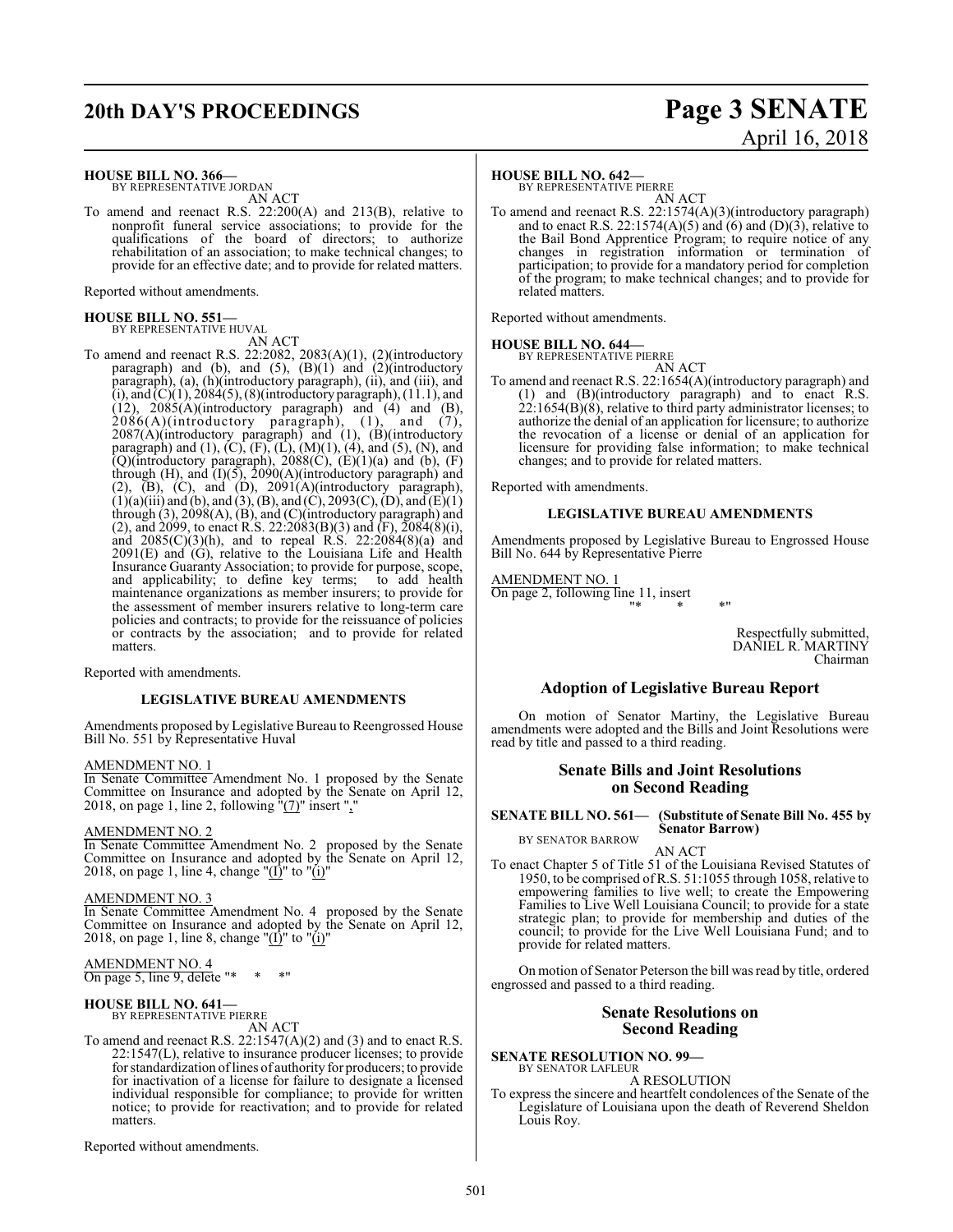On motion of Senator Thompson the resolution was read by title and returned to the Calendar, subject to call.

#### **Message from the House**

#### **ASKING CONCURRENCE IN HOUSE BILLS AND JOINT RESOLUTIONS**

#### April 16, 2018

To the Honorable President and Members of the Senate:

I am directed to inform your honorable body that the House of Representatives has finally passed and asks your concurrence in the following House Bills and Joint Resolutions:

| HB No. 268 | HB No. 317 | HB No. 331 |
|------------|------------|------------|
| HB No. 403 | HB No. 433 | HB No. 579 |
| HB No. 708 | HB No. 724 | HB No. 727 |
| HB No. 797 | HB No. 799 | HB No. 860 |
| HB No. 293 | HB No. 482 | HB No. 409 |
| HB No. 427 | HB No. 498 | HB No. 552 |
| HB No. 705 | HB No. 814 | HB No. 891 |
| HB No. 88  | HB No. 135 | HB No. 239 |
| HB No. 292 | HB No. 516 | HB No. 589 |
| HB No. 673 | HB No. 732 | HB No. 850 |
| HB No. 892 | HB No. 56  | HB No. 73  |
| HB No. 96  | HB No. 401 | HB No. 604 |
| HB No. 759 | HB No. 764 | HB No. 767 |
| HB No. 777 | HB No. 798 | HB No. 819 |
|            |            |            |

Respectfully submitted, ALFRED W. SPEER Clerk of the House of Representatives

#### **House Bills and Joint Resolutions on First Reading**

#### **HOUSE BILL NO. 56—**

HB No. 429

BY REPRESENTATIVE HOFFMANN AN ACT

To amend and reenact R.S. 14:91.8(C), (D), and (G)(1)(c), (d), and (e) and (7), relative to the unlawful sale, purchase, or possession of tobacco, alternative nicotine product, or vapor product; to provide relative to the signs required to be displayed at the point of purchase or on the vending machine of any tobacco product, alternative nicotine product, or vapor product; to require the displayed sign to include information about the Louisiana TobaccoQuitline; tomake technical corrections to citations; and to provide for related matters.

The bill was read by title and placed on the Calendar for a second reading.

## **Page 4 SENATE 20th DAY'S PROCEEDINGS**

#### **HOUSE BILL NO. 73—**

BY REPRESENTATIVE BACALA AN ACT

To amend and reenact R.S. 13:2590(A)(introductory paragraph), (B) and  $(C)$  and 3921 and to enact  $\hat{R}$ . S. 13:2590 $(D)$ , relative to collection of costs or fees; to provide relative to processing fees prior to payment to a creditor; to provide relative to fees collected by constables of justice of the peace courts; to provide for the use of such fees; to provide with respect to the seizure of creditor; and to provide for related matters.

The bill was read by title and placed on the Calendar for a second reading.

#### **HOUSE BILL NO. 88—**

BY REPRESENTATIVE MACK AN ACT

To enact R.S. 14:70.9, relative to fraud; to create the crime of government benefits fraud; to provide for elements of the offense; to provide for penalties; to provide relative to venue; and to provide for related matters.

The bill was read by title and placed on the Calendar for a second reading.

## **HOUSE BILL NO. 96—**

BY REPRESENTATIVE RICHARD AN ACT

To enact R.S. 47:338.54.1, relative to sales and use taxes levied in Lafourche Parish; to provide relative to the authority of Sales Tax District No. 4 of Lafourche Parish to levy a tax subject to approval by the voters; to provide relative to applicability of combined rate limitations; and to provide for related matters.

The bill was read by title and placed on the Calendar for a second reading.

#### **HOUSE BILL NO. 135—**

BY REPRESENTATIVE DWIGHT AN ACT

To amend and reenact R.S. 26:79 and 279, relative to application for state and local alcohol permits; to provide relative to permits not issued; to provide relative to the waiving of state application fees or credits for such fees; and to provide for related matters.

The bill was read by title and placed on the Calendar for a second reading.

#### **HOUSE BILL NO. 239—**

BY REPRESENTATIVE PIERRE

AN ACT To amend and reenact R.S. 26:901(31), relative to the regulation of tobacco products; to provide for the definition of "vapor product"; and to provide for related matters.

The bill was read by title and placed on the Calendar for a second reading.

#### **HOUSE BILL NO. 268—**

BY REPRESENTATIVE FALCONER

AN ACT To amend and reenact R.S. 15:440.2(C)(introductory paragraph) and to enact R.S. 15:440.2(C)(3), relative to videotaping statements of protected persons; to amend the definition of a protected person; and to provide for related matters.

The bill was read by title and placed on the Calendar for a second reading.

#### **HOUSE BILL NO. 292—**

BY REPRESENTATIVE AMEDEE AN ACT

To enact R.S. 15:284, relative to criminal trial procedure; to require the use of facility dogs in certain circumstances; to authorize the court to allow facility dogs in other circumstances; to provide notice to the court regarding the use of facility dogs; to provide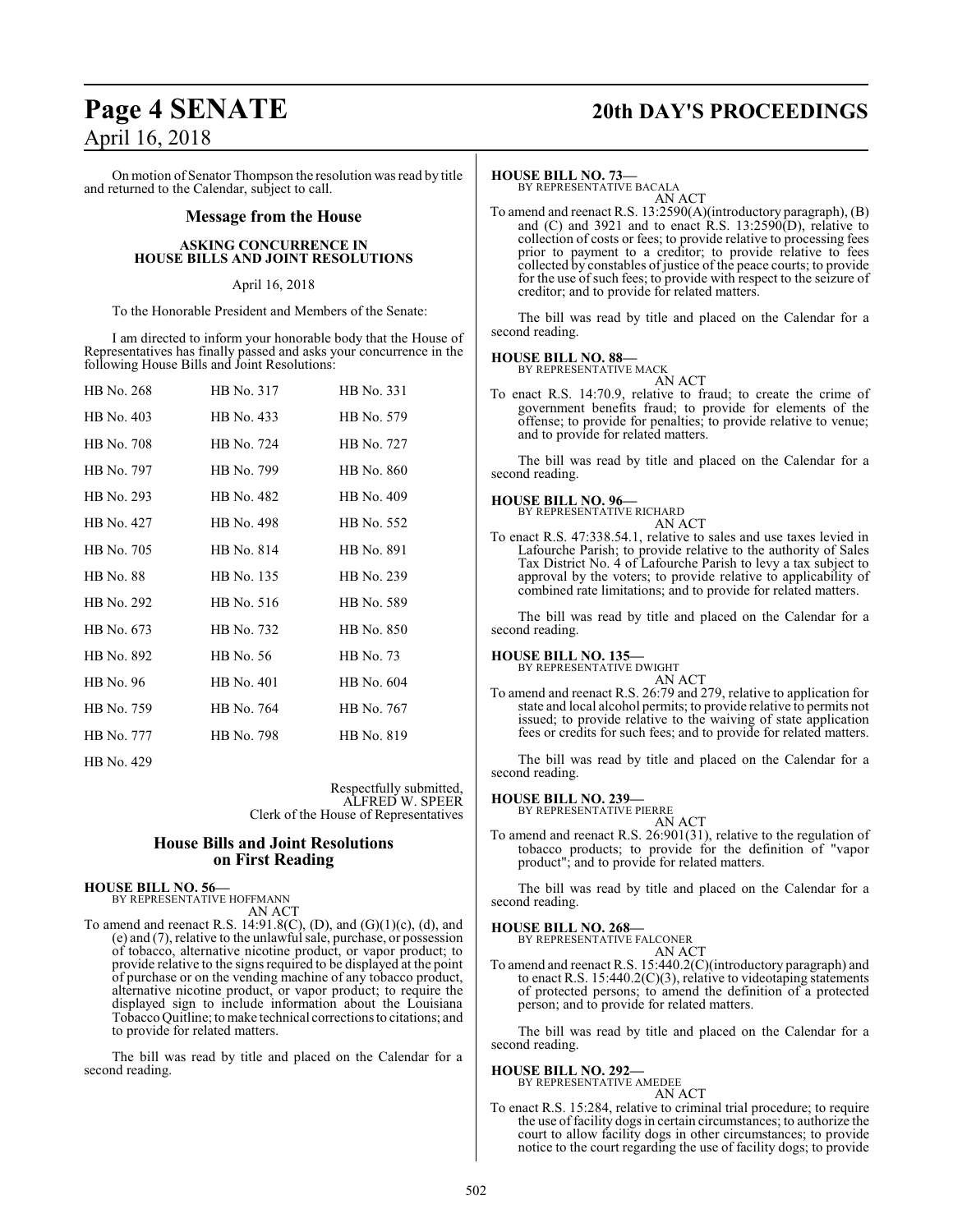# **20th DAY'S PROCEEDINGS Page 5 SENATE**

# April 16, 2018

for jury instructions; to provide for definitions; and to provide for related matters.

The bill was read by title and placed on the Calendar for a second reading.

#### **HOUSE BILL NO. 293—**

BY REPRESENTATIVE HILFERTY AN ACT

To amend and reenact Code of Criminal Procedure Article 230.1(C), relative to the maximum time for appearance before a judge for appointment of counsel; to provide for the release of a defendant under certain circumstances; and to provide for related matters.

The bill was read by title and placed on the Calendar for a second reading.

#### **HOUSE BILL NO. 317—**

BY REPRESENTATIVE ROBBY CARTER AN ACT

To amend and reenact R.S. 33:383(A)(1) and to enact R.S.  $33:383(A)(3)$ , relative to municipal elections in certain Lawrason Act municipalities; to require use of the gubernatorial election date for such elections by certain municipalities; and to provide for related matters.

The bill was read by title and placed on the Calendar for a second reading.

#### **HOUSE BILL NO. 331—**

BY REPRESENTATIVES JIM MORRIS AND BISHOP AN ACT

To amend and reenact R.S. 30:87(A), relative to the oilfield site restoration fee; to provide for the payment of certain fees; to provide for an effective date; to provide for submissions to the Department of Revenue; and to provide for related matters.

The bill was read by title and placed on the Calendar for a second reading.

#### **HOUSE BILL NO. 401—**

BY REPRESENTATIVE HAVARD

AN ACT

To enact R.S. 13:5554(G)(7), relative to sheriffs; to provide relative to retiree health benefits; to provide for the payment of group insurance premiums for the sheriff and sheriff deputies of East Feliciana Parish; and to provide for related matters.

The bill was read by title and placed on the Calendar for a second reading.

#### **HOUSE BILL NO. 403—**

BY REPRESENTATIVE STEVE CARTER AN ACT

To amend and reenact R.S. 38:3074(A)(introductory paragraph), (4), and (8) and (B) and to enact R.S.  $38:3074(A)(9)$ , relative to the Capital Area Groundwater Conservation District board of commissioners; to provide that one member of the commission be the director of the East Baton Rouge Parish Department of Public Works or an engineer from within certain offices of that department; to add a member appointed by the mayor-president of the city of Baton Rouge and East Baton Rouge Parish; to provide relative to terms of office; and to provide for related matters.

The bill was read by title and placed on the Calendar for a second reading.

**HOUSE BILL NO. 409—** BY REPRESENTATIVE GREGORY MILLER AN ACT

To amend and reenact R.S. 18:532(A) and (B)(5) and 532.1(B)(2), (C)(3), and (D)(1) and (2)(a), and to repeal R.S.  $18:1903$ , relative to precincts; to provide relative to changes to precinct boundaries; to provide certain limitations on changes to precinct boundaries during certain time periods; to remove certain provisions relative to changes to precinct boundaries; to provide for the duties of the secretary of state relative to mergers of precincts; and to provide for related matters.

The bill was read by title and placed on the Calendar for a second reading.

#### **HOUSE BILL NO. 427—** BY REPRESENTATIVE MACK

AN ACT

To amend and reenact R.S. 32:663(B), relative to testing methods used by the Department of Public Safety and Corrections; to provide for changes to the testing methods used by the Department of Public Safety and Corrections; and to provide for related matters.

The bill was read by title and placed on the Calendar for a second reading.

## **HOUSE BILL NO. 429—** BY REPRESENTATIVE CROMER

AN ACT

To amend and reenact R.S. 22:1155, relative to claims for dental services; to provide for prior authorization requests; to provide a time limit for prior authorization approvals; to prohibit a claim denial or recoupment in certain circumstances; to provide for an effective date; and to provide for related matters.

The bill was read by title and placed on the Calendar for a second reading.

#### **HOUSE BILL NO. 433—**

BY REPRESENTATIVE SHADOIN AN ACT

To enact R.S. 38:3087.138 and 3097.8(D), relative to reporting of groundwater resources; to provide forthe reporting requirements ofthe Sparta Groundwater Conservation District; and to provide for related matters.

The bill was read by title and placed on the Calendar for a second reading.

#### **HOUSE BILL NO. 482—**

BY REPRESENTATIVE LEGER

AN ACT

To amend and reenact Children's Code Article 911(A), relative to release of a child from custody; to provide for the requirements relative to release of a child from the custody of the Department of Public Safety and Corrections; and to provide for related matters.

The bill was read by title and placed on the Calendar for a second reading.

## **HOUSE BILL NO. 498—** BY REPRESENTATIVE JORDAN

AN ACT To amend and reenact R.S. 17:416.16(A)(3), relative to school crisis management and response plans; to require plans to provide for parental notification in the event of a shooting or other violent incident or emergency situation; and to provide for related matters.

The bill was read by title and placed on the Calendar for a second reading.

#### **HOUSE BILL NO. 516—**

BY REPRESENTATIVE GUINN

- AN ACT
- To amend and reenact R.S. 33:3819(H), relative to waterworks districts in Jefferson Davis Parish; to provide with respect to the per diem paid to members of the board of commissioners; to provide with respect to requirements for changing such per diem; and to provide for related matters.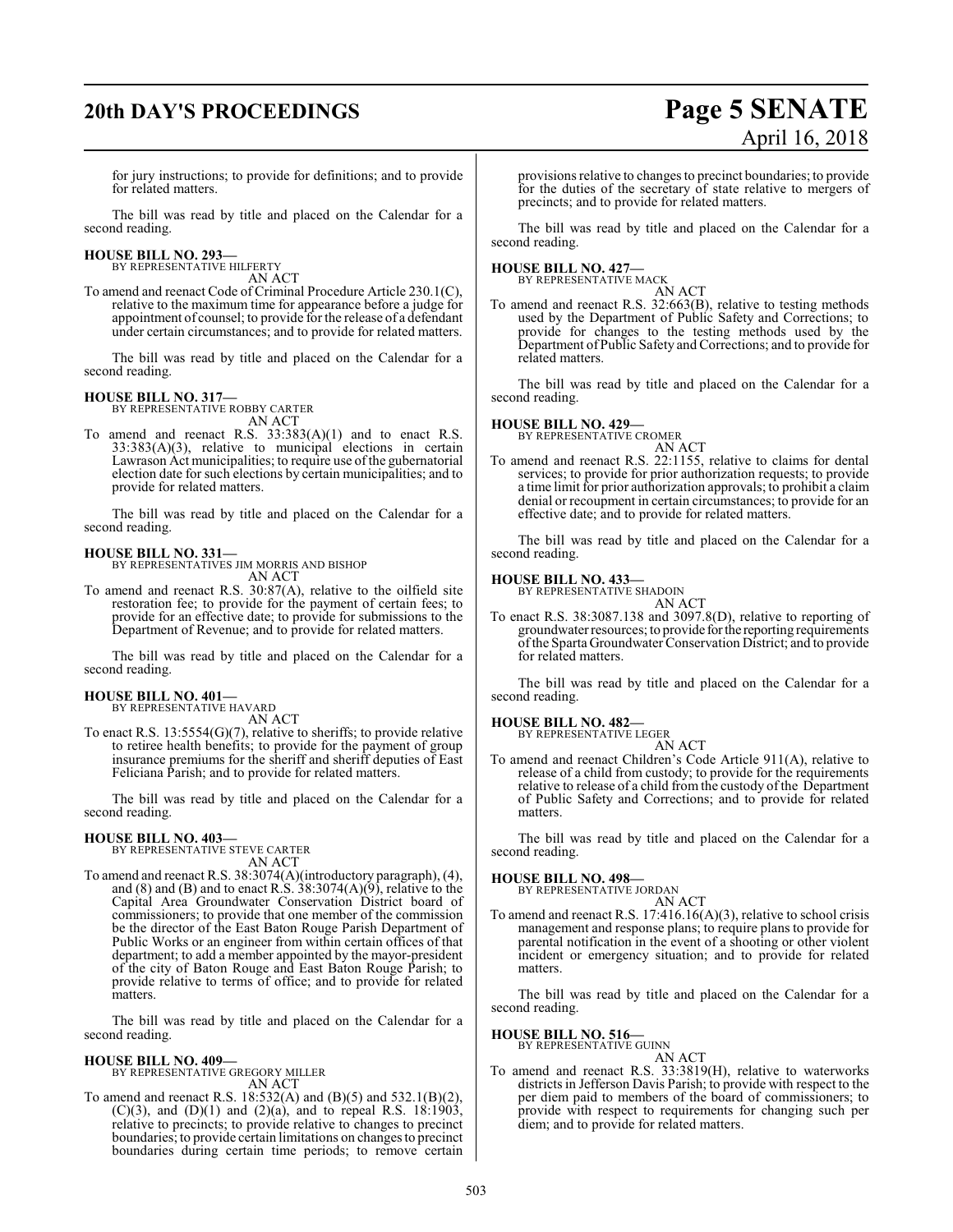## **Page 6 SENATE 20th DAY'S PROCEEDINGS**

The bill was read by title and placed on the Calendar for a second reading.

#### **HOUSE BILL NO. 552—**

BY REPRESENTATIVE EDMONDS AN ACT

To amend and reenact R.S. 18:154(B), relative to records of the registrar of voters; to provide relative to copying of the records of the registrar; to provide relative to requests to copy the records of the registrar; to provide for the duties of the registrar relative to requests to copy records; and to provide for related matters.

The bill was read by title and placed on the Calendar for a second reading.

#### **HOUSE BILL NO. 579—**

BY REPRESENTATIVES JAMES AND COX AN ACT

To amend and reenact R.S.  $40:1046(A)$ , (G), and (J) and R.S. 40:1046(A), (G), and (J) as amended and reenacted by Section 2 of Act No. 96 of the 2016 Regular Session of the Legislature of Louisiana and to enact R.S. 40:1046(K) and R.S. 40:1046(K) of Section 2 of Act No. 96 of the 2016 Regular Session of the Legislature of Louisiana, relative to the authorization of marijuana for therapeutic use; to provide for the duties and authorization of the Louisiana State Board of Medical Examiners and the Louisiana Board of Pharmacy with respect to the therapeutic use of marijuana; to provide for definitions; and to provide for related matters.

The bill was read by title and placed on the Calendar for a second reading.

#### **HOUSE BILL NO. 589—**

BY REPRESENTATIVE ABRAMSON AN ACT

To amend and reenact R.S. 13:1213.2 and R.S. 44:181.4, relative to the collection and application of court fees and costs; to provide relative to the authority to collect fees and costs of the Civil District Court; to provide for the allocation of such costs and fees; provides relative to fees for recordation of other documents; and to provide for related matters.

The bill was read by title and placed on the Calendar for a second reading.

#### **HOUSE BILL NO. 604—** BY REPRESENTATIVE EMERSON

AN ACT

To enact R.S. 40:1665.2(G), relative to financial security for survivors of law enforcement officers killed in the line of duty; to provide health insurance coverage for the surviving spouse or child of a law enforcement officer killed in the line of duty for a limited time period; to provide for premium payments; and to provide for related matters.

The bill was read by title and placed on the Calendar for a second reading.

#### **HOUSE BILL NO. 673—** BY REPRESENTATIVE BARRAS

AN ACT

To amend and reenact R.S. 33:130.765(A)(11), relative to the Iberia Economic Development Authority; to provide relative to the powers and duties ofthe authority; to remove certain limitations on the authority's power to sell immovable property; and to provide for related matters.

The bill was read by title and placed on the Calendar for a second reading.

#### **HOUSE BILL NO. 705—**

BY REPRESENTATIVE MAGEE AN ACT

To amend and reenact R.S. 15:571.35.1(A), (B), (C)(1) and (2)(a) and (e),  $(D)$ ,  $(E)$ ,  $(F)$ ,  $(G)$ , and  $(H)$ , to enact  $R.S$ . 15:571.35.1(C)(3), and to repeal R.S. 15:571.35.1(I), relative to home incarceration; to provide relative to a home incarceration program in Lafourche Parish; to provide for eligibility; to provide relative to the determination of eligibility; to provide relative to conditions of the program; to provide with respect to bail; to provide relative to electronic monitoring; to remove provisions relating to the pilot program and its termination; and to provide for related matters.

The bill was read by title and placed on the Calendar for a second reading.

#### **HOUSE BILL NO. 708—**

BY REPRESENTATIVE CREWS

AN ACT To amend and reenact R.S. 14:139.1(A), (B), and (C), relative to payroll padding; to provide relative to the exceptions to the crime of payroll padding; to provide an additional exception for an increase in expenses necessitated by the completion of a new or expansion of a facility that provides support services to the office of the sheriff; and to provide for related matters.

The bill was read by title and placed on the Calendar for a second reading.

#### **HOUSE BILL NO. 724— (Substitute for House Bill No. 420 by Representative Dustin Miller)** BY REPRESENTATIVE DUSTIN MILLER AN ACT

To enact R.S. 42:1123.2, relative to the Code of Governmental Ethics; to provide an exception to certain provisions of the code to allow a licensed physician to perform the duties of certain positions at the Louisiana Department of Health and to practice medicine outside of the performance of such duties; to require certain disclosure; and to provide for related matters.

The bill was read by title and placed on the Calendar for a second reading.

HOUSE BILL NO. 727—<br>BY REPRESENTATIVES THIBAUT, ABRAHAM, AMEDEE, ANDERS, BAGLEY, BERTHELOT, BILLIOT, BISHOP, TERRY BROWN, CARMODY,<br>STEVE CARTER, CHANEY, COUSSAN, CREWS, CROMER, DANAHAY,<br>DAVIS, DEVILLIER, DWIGHT, EDMONDS, E LAMBERT, MORRISH, RISER, THOMPSON, WALSWORTH, AND WHITE

#### AN ACT

To amend and reenact R.S. 14:61(B)(1) and (C) and to enact R.S.  $14:61(B)(3)$ ,  $61.1$ , and  $61.2$ , relative to offenses involving critical infrastructure; to provide relative to the crime of unauthorized entry of a critical infrastructure; to amend the definition of "critical infrastructure"; to provide for a definition of "pipeline"; to amend the penalties for the crime of unauthorized entry of a critical infrastructure; to create the crime of criminal damage to critical infrastructure; to provide for elements of the offense; to provide for criminal penalties; to create the crime of conspiracy to engage in unauthorized entry of a critical infrastructure or in criminal damage to a critical infrastructure; to provide for elements ofthe offense; to provide for criminal penalties; and to provide for related matters.

The bill was read by title and placed on the Calendar for a second reading.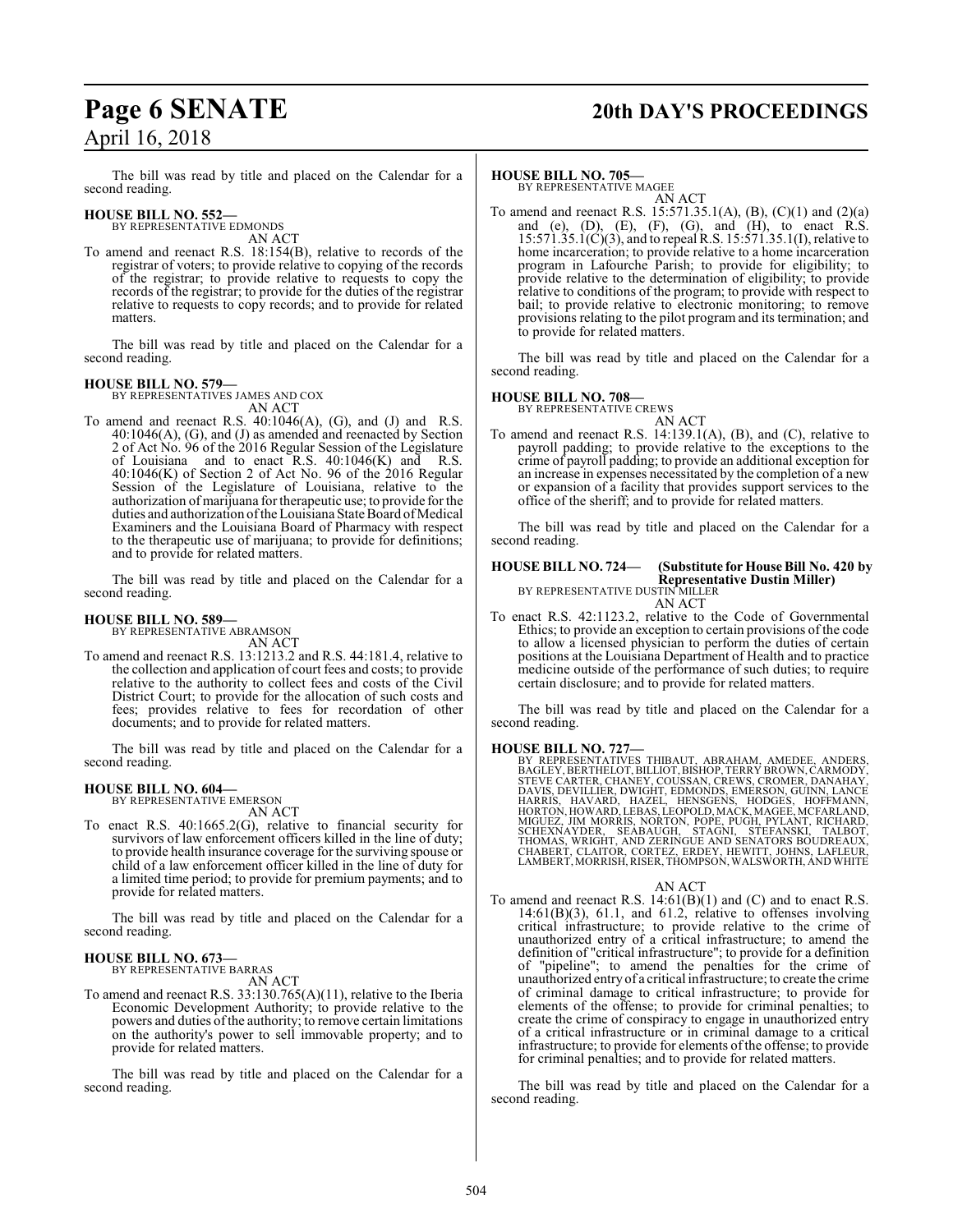## **20th DAY'S PROCEEDINGS Page 7 SENATE**

# April 16, 2018

#### **HOUSE BILL NO. 732—**

BY REPRESENTATIVE TALBOT AN ACT

To amend and reenact R.S. 13:753(A)(2) and (3), relative to information reported to the Louisiana Supreme Court; to provide relative to information reported to the Louisiana Supreme Court for reporting to the National Instant Criminal Background Check System database; to provide for the reporting of verdicts of acquittal by reason of insanity; to provide for the reporting of a court's determination that a person does not have the mental capacity to proceed with a criminal trial; and to provide for related matters.

The bill was read by title and placed on the Calendar for a second reading.

#### **HOUSE BILL NO. 759—**

BY REPRESENTATIVE FOIL AN ACT

To amend and reenact R.S. 51:1409(E), relative to the Unfair Trade Practices and Consumer Protection Law; to provide relative to the prescription period of private actions; and to provide for related matters.

The bill was read by title and placed on the Calendar for a second reading.

## **HOUSE BILL NO. 764—** BY REPRESENTATIVE BOUIE

AN ACT

To enact R.S.  $32:415.3(A)(5)$ , relative to the issuance of an exoffender provisional driver's license; to provide for a definition; and to provide for related matters.

The bill was read by title and placed on the Calendar for a second reading.

#### **HOUSE BILL NO. 767—** BY REPRESENTATIVE GISCLAIR

AN ACT

To amend and reenact R.S. 32:388(B)(1)(b)(iv), relative to trucks hauling concrete or construction aggregates; to extend the termination date for two years for the authorization of readymixed concrete trucks to exceed the maximum gross vehicle weight under certain conditions; and to provide for related matters.

The bill was read by title and placed on the Calendar for a second reading.

#### **HOUSE BILL NO. 777—**

BY REPRESENTATIVE FALCONER AN ACT

To enact R.S. 47:463.196, relative to motor vehicle special prestige license plates; to establish the "Seymore D'Fair Foundation One Hundred Percent Me Drug Free" special prestige plate; to provide for creation, issuance, design, fees, distribution, and rule promulgation applicable to such license plates; and to provide for related matters.

The bill was read by title and placed on the Calendar for a second reading.

#### **HOUSE BILL NO. 797—**

BY REPRESENTATIVES ZERINGUE AND JIM MORRIS AN ACT

To amend and reenact R.S. 49:214.41(B), relative to mitigation of coastal wetlands; to require consultation with the Coastal Protection and Restoration Authority in determination of mitigation that is required for projects contained in the coastal master plan; and to provide for related matters.

The bill was read by title and placed on the Calendar for a second reading.

#### **HOUSE BILL NO. 798—**

BY REPRESENTATIVE WRIGHT AN ACT

To amend and reenact R.S. 47:463.73(G), relative to motor vehicle special prestige license plates; to provide for the "Covington High School" special prestige license plate; to provide for the creation, issuance, design, fees, distribution, and rule promulgation applicable to such license plates; and to provide for related matters.

The bill was read by title and placed on the Calendar for a second reading.

#### **HOUSE BILL NO. 799—** BY REPRE

AN ACT

To amend and reenact R.S. 56:332(N)(3), relative to abandoned crab traps; to require the Department of Wildlife and Fisheries to specify certain information in their rules and regulations governing the abandoned crab trap removal program; and to provide for related matters.

The bill was read by title and placed on the Calendar for a second reading.

#### **HOUSE BILL NO. 814—**



To amend and reenact R.S. 30:83(F)(6) and 86(C) and (F) and to enact R.S. 30:86(D)(8), relative to oilfield site restoration; to provide for the Oilfield Site Restoration Commission; to provide for the Oilfield Site Restoration Fund; to provide for uses and sources of the Oilfield Site Restoration Fund; to provide for financial security instruments; and to provide for related matters.

The bill was read by title and placed on the Calendar for a second reading.

## **HOUSE BILL NO. 819—** BY REPRESENTATIVE BERTHELOT

AN ACT

To amend and reenact R.S. 38:2212.1(A)(1)(b), relative to bid submission for public contracts for materials and supplies of a certain value; to provide for additional methods of bid submission; to provide for an effective date; and to provide for related matters.

The bill was read by title and placed on the Calendar for a second reading.

#### **HOUSE BILL NO. 850—**

BY REPRESENTATIVE STEVE CARTER AN ACT

To enact R.S. 33:9097.30, relative to East Baton Rouge Parish; to create the Cypress Point Improvement District; to provide relative to the boundaries, purpose, governance, and powers and duties of the district; to provide relative to district funding, including the authority to impose a parcel fee, subject to voter approval, within the district; to provide with respect to termination of the district; and to provide for related matters.

The bill was read by title and placed on the Calendar for a second reading.

#### **HOUSE BILL NO. 860—**

BY REPRESENTATIVE PUGH AN ACT

To amend and reenact R.S. 30:4(Q), relative to the office of conservation's expedited permitting program; to provide for minimum administrative fees; to provide for notice of an expedited permit review; and to provide for related matters.

The bill was read by title and placed on the Calendar for a second reading.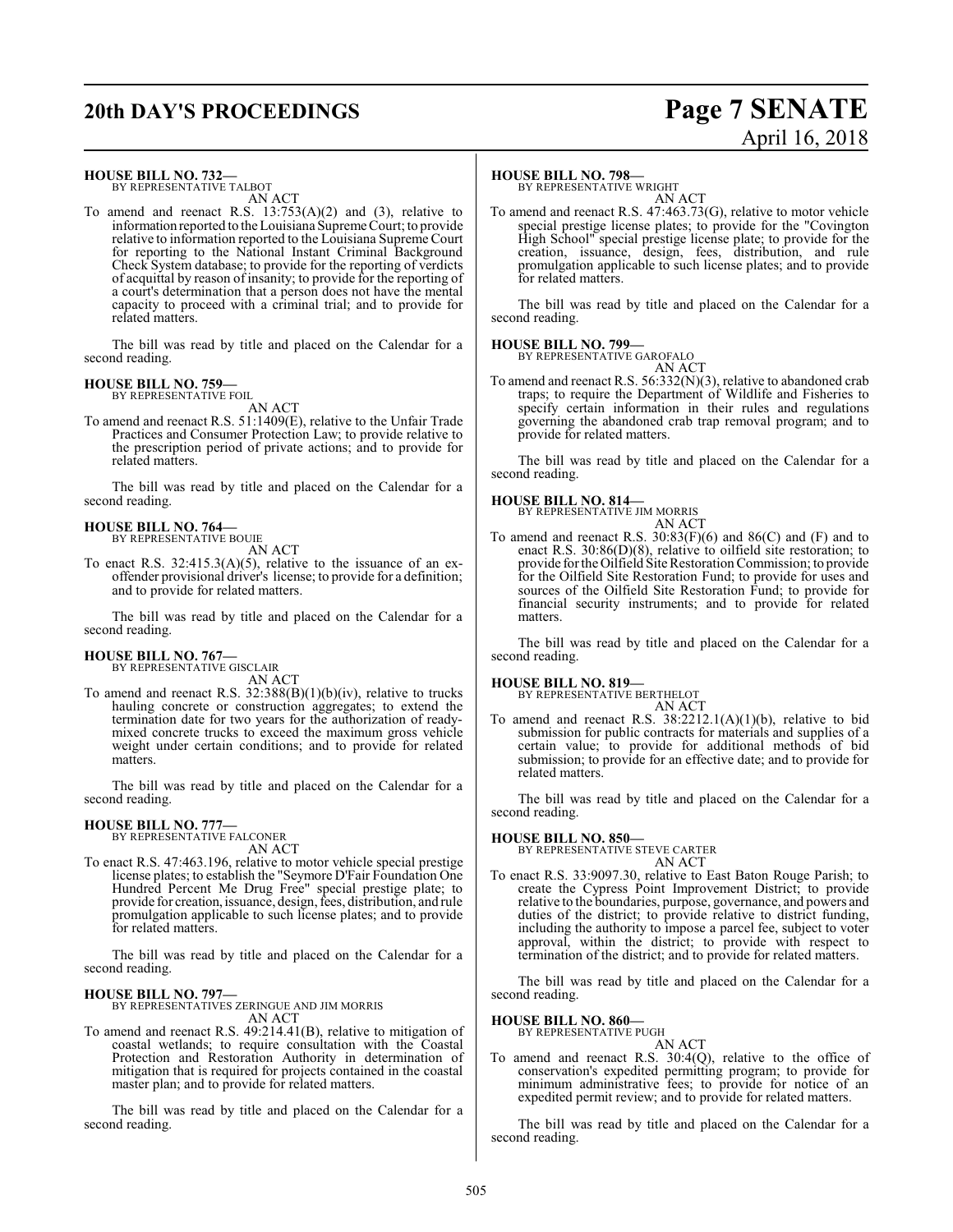## **Page 8 SENATE 20th DAY'S PROCEEDINGS**

# April 16, 2018

#### **HOUSE BILL NO. 891— (Substitute for House Bill No. 338 by Representative Hoffmann)**

BY REPRESENTATIVES HOFFMANN, CHANEY, COX, HENSGENS, JACKSON, JOHNSON, LEBAS, POPE, STAGNI, AND STOKES AN ACT

To amend and reenact R.S. 36:21(B) and R.S. 40:1061.6(A)(2) and 2175.4(B), relative to a prohibition on public funding for entities that perform abortions; to provide for applicability of and exceptions to the prohibition; to provide relative to the validity of outpatient abortion facility licenses; to provide for legislative findings; to provide for the redesignation of certain statutes; and to provide for related matters.

The bill was read by title and placed on the Calendar for a second reading.

#### **HOUSE BILL NO. 892— (Substitute for House Bill No. 200 by Representative Wright)** BY REPRESENTATIVE WRIGHT

AN ACT

To amend and reenact R.S. 14:95(A)(4)(a) and to repeal R.S. 14:95(J), relative to the illegal carrying of knives; to repeal the prohibition on the manufacturing, ownership, possession, and custody of certain switchblade knives, spring knives, or other knives or similar instruments having a blade; to prohibit the intentional concealment on one's person of certain switchblade knives, spring knives, or other knives or similar instruments having a blade; to repeal the exception to this offense for rescue knives sold to or possessed, owned, or carried by law enforcement and the exception for merchants who own or possess rescue knives as inventory to be offered for sale to law enforcement officers; and to provide for related matters.

The bill was read by title and placed on the Calendar for a second reading.

#### **Mr. President in the Chair**

#### **Message from the House**

#### **ASKING CONCURRENCE IN HOUSE CONCURRENT RESOLUTIONS**

April 16, 2018

To the Honorable President and Members of the Senate:

I am directed to inform your honorable body that the House of Representatives has finally passed and asks your concurrence in the following House Concurrent Resolutions:

| HCR No. 4    | <b>HCR No. 31</b> | $HCR$ No. 10 |
|--------------|-------------------|--------------|
| $HCR$ No. 39 | <b>HCR No. 41</b> | $HCR$ No. 43 |

HCR No. 48

Respectfully submitted, ALFRED W. SPEER Clerk of the House of Representatives

#### **House Concurrent Resolutions on First Reading**

**HOUSE CONCURRENT RESOLUTION NO. 4—**

BY REPRESENTATIVE ABRAHAM A CONCURRENT RESOLUTION

To provide for the selection and authority of commissioners to attend an Article V Convention called for proposing amendments to the U.S. Constitution, as provided for in Article V of that Constitution.

The resolution was read by title and placed on the Calendar for a second reading.

### **HOUSE CONCURRENT RESOLUTION NO. 10—** BY REPRESENTATIVE NORTON A CONCURRENT RESOLUTION

To urge and request the Department of Public Safety and Corrections to review its catalog of rehabilitative programs and each program's eligibility requirements to determine whether a program is available to every offender in its custody and whether such programs are adequate to prepare offenders for reentry into the community.

The resolution was read by title and placed on the Calendar for a second reading.

#### **HOUSE CONCURRENT RESOLUTION NO. 31—** BY REPRESENTATIVE GAROFALO A CONCURRENT RESOLUTION

To authorize and direct the Louisiana State Law Institute to prepare proposed legislation providing for the enactment of an electronic notary law in Louisiana, and to report its findings to the Louisiana Legislature no later than February 1, 2019.

The resolution was read by title and placed on the Calendar for a second reading.

## **HOUSE CONCURRENT RESOLUTION NO. 39—**

BY REPRESENTATIVE GUINN AND SENATOR MORRISH A CONCURRENT RESOLUTION

To commend the Welsh High School football team on winning the 2017 Class 2A state championship.

The resolution was read by title and placed on the Calendar for a second reading.

#### **HOUSE CONCURRENT RESOLUTION NO. 41—**

BY REPRESENTATIVE LEGER AND SENATOR MILLS A CONCURRENT RESOLUTION

To recognize Monday, April 16, 2018, as Suicide Prevention Day at the state capitol.

The resolution was read by title and placed on the Calendar for a second reading.

**HOUSE CONCURRENT RESOLUTION NO. 43—** BY REPRESENTATIVES LEGER, BAGNERIS, AND GAROFALO A CONCURRENT RESOLUTION

To express condolences upon the death of Edward McNeill, Jr.

The resolution was read by title and placed on the Calendar for a second reading.

## **HOUSE CONCURRENT RESOLUTION NO. 48—** BY REPRESENTATIVE GAROFALO

- A CONCURRENT RESOLUTION
- To memorialize the United States Congress and the Louisiana Congressional Delegation to take such actions as are necessary to rectify the revenue sharing inequities between coastal and interior energy producing states and to ensure the dependability of such revenue sharing.

The resolution was read by title and placed on the Calendar for a second reading.

#### **House Bills and Joint Resolutions on Second Reading**

## **HOUSE BILL NO. 49—** BY REPRESENTATIVE GISCLAIR

AN ACT

To amend and reenact R.S.  $49:214.41(A)(1)$  and (C), relative to mitigation of coastal wetlands; to authorize construction or implementation of an integrated coastal protection project as compensatory wetlands mitigation; and to provide for related matters.

The bill was read by title and referred by the President to the Committee on Natural Resources.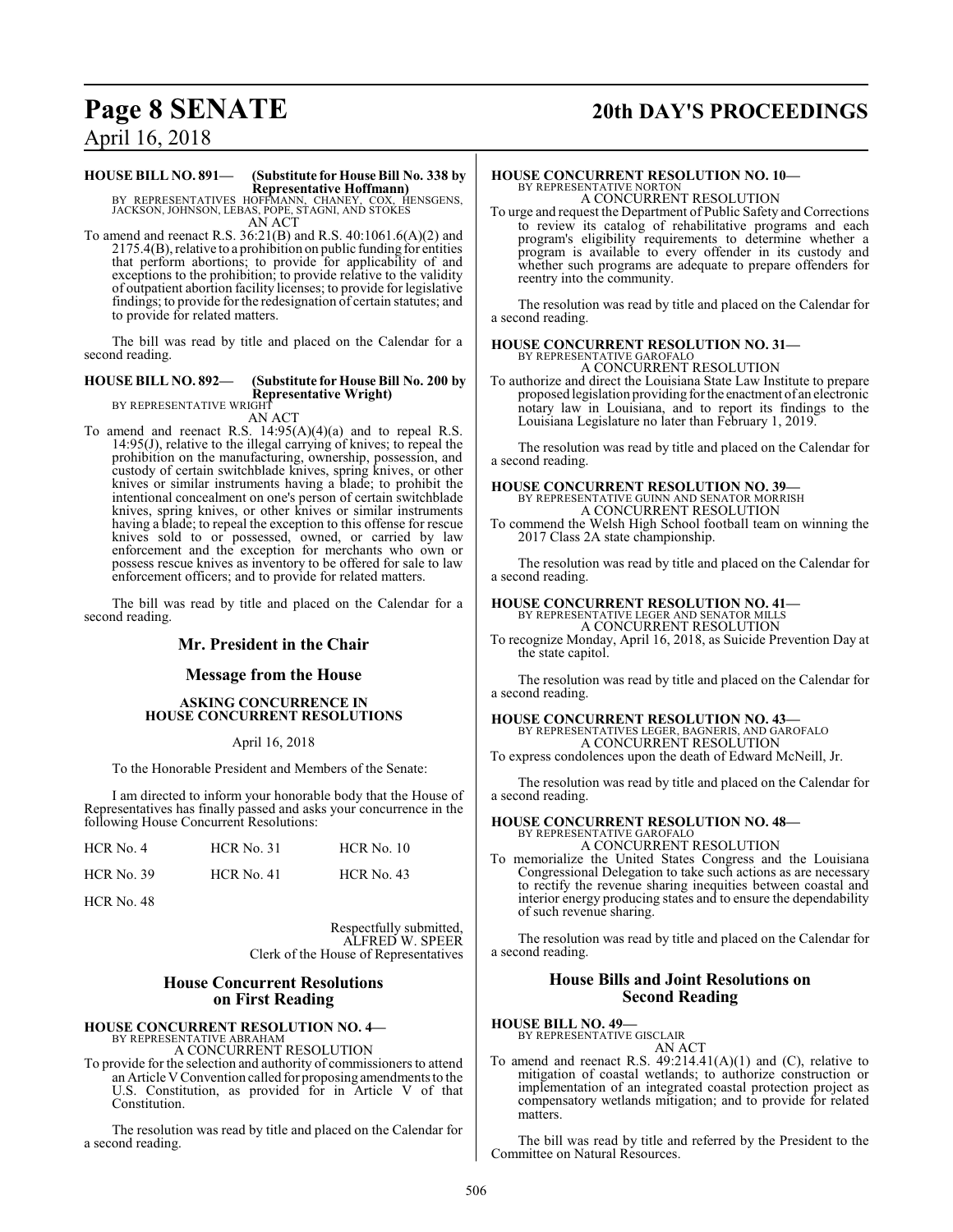#### **HOUSE BILL NO. 133—**

BY REPRESENTATIVE BRASS AN ACT

To enact R.S. 47:338.217, relative to the city of Gonzales; to authorize the governing authority of the city, subject to voter approval, to levy and collect a hotel occupancy tax; to provide for the use of the tax proceeds; and to provide for related matters.

The bill was read by title and referred by the President to the Committee on Local and Municipal Affairs.

### **HOUSE BILL NO. 196—**

BY REPRESENTATIVE MARINO AN ACT

To amend and reenact Code of Criminal Procedure Article 978(D), relative to expungement of records of arrest and conviction of a felony offense; to provide relative to the limit on the number of expungements a person may receive in a specified period of time; to remove the limitation for persons whose conviction was set aside and prosecution dismissed; and to provide for related matters.

The bill was read by title and referred by the President to the Committee on Judiciary C.

#### **HOUSE BILL NO. 211—** BY REPRESENTATIVE JACKSON

AN ACT

To amend and reenact R.S. 18:154(B) and 1311(B), (C), and (E) and to enact R.S.  $18:1311(A)$ , relative to records of the registrar of voters; to repeal a requirement that the registrar post certain lists at a certain place; to require the registrar to make the lists available for public inspection at certain times; to require the lists to be posted on the website of the secretary of state; to repeal the requirement that a certain number of voters make a written request in order to be allowed to copy the lists; and to provide for related matters.

The bill was read by title and referred by the President to the Committee on Senate and Governmental Affairs.

#### **HOUSE BILL NO. 223—**

BY REPRESENTATIVE MARINO

AN ACT

To amend and reenact Code of Criminal Procedure Article 814(A) and (B), relative to responsive verdicts; to provide relative to responsive verdicts with regard to the crimes of theft, criminal damage to property, and the attempt to commit these offenses; to amend responsive verdicts to reflect existing penalty grades for the crimes of theft, simple criminal damage to property, and unauthorized use of a movable; to provide relative to responsive verdicts for violations of the Uniform Controlled Dangerous Substances Law; to provide relative to responsive verdicts for violations of the Uniform Controlled Dangerous Substances Law that are based upon the weight of the substance; and to provide for related matters.

The bill was read by title and referred by the President to the Committee on Judiciary C.

#### **HOUSE BILL NO. 225—** BY REPRESENTATIVE STAGNI

AN ACT

To enact R.S. 17:270 and 3996(B)(45), relative to required instruction; to require public high schools to provide instruction in the recognition and prevention of shaken baby syndrome; and to provide for related matters.

The bill was read by title and referred by the President to the Committee on Education.

#### **HOUSE BILL NO. 237—**

BY REPRESENTATIVE LEOPOLD AN ACT

To amend and reenact R.S. 14:81.1(E)(1)(b), (2)(b), (3), and (4), relative to pornography involving juveniles; to provide relative to the crime of pornography involving juveniles; to provide relative to the criminal penalties for the crime of pornography involving juveniles; and to provide for related matters.

The bill was read by title and referred by the President to the Committee on Judiciary C.

**HOUSE BILL NO. 242—** BY REPRESENTATIVES STEFANSKI AND MARINO AN ACT

To enact R.S. 14:67(D), relative to theft; to provide for elements of the crime of theft; to provide relative to property held for sale by a merchant; and to provide for related matters.

The bill was read by title and referred by the President to the Committee on Judiciary C.

**HOUSE BILL NO. 263—**

BY REPRESENTATIVE GREGORY MILLER AN ACT

To amend and reenact R.S. 18:1374, relative to elections; to provide relative to voting equipment; to provide relative to procedures for voting; to provide relative to the duties of election officials; and to provide for related matters.

The bill was read by title and referred by the President to the Committee on Senate and Governmental Affairs.

#### **HOUSE BILL NO. 440—** BY REPRESENTATIVE HODGES

AN ACT

To amend and reenact Code of Criminal Procedure Articles 903(B) and  $(C)$  and  $903.2(A)(1)$  and  $(B)(1)$ , relative to the substance abuse probation program; to provide for counseling and treatment for defendants with substance abuse disorders and mental illness; and to provide for related matters.

The bill was read by title and referred by the President to the Committee on Judiciary C.

**HOUSE BILL NO. 449—**<br>BY REPRESENTATIVES EDMONDS, ABRAHAM, AMEDEE, ANDERS, BACALA, BAGLEY, BAGNERIS, BARRAS, BERTHELOT, TERRY<br>BROWN, CARMODY, STEVE CARTER, CHANEY, CONNICK, COUSSAN,<br>COX, CREWS, DWIGHT, EMERSON, FALCONER, G

To amend and reenact R.S.  $40:1061.17(C)(1)(e)$  and (D)(introductory paragraph) and (2) and to enact R.S. 40:1061.17.1, relative to regulation of abortion; to provide for information to be conveyed pursuant to the Woman's Right To Know law; to provide relative to the abortion alternatives and informed consent website of the Louisiana Department of Health; to provide for delivery of information concerning adoption; to provide for a task force to assist the Louisiana Department of Health in developing certain informational resources; and to provide for related matters.

The bill was read by title and referred by the President to the Committee on Health and Welfare.

#### **HOUSE BILL NO. 495—**

BY REPRESENTATIVE HAZEL

AN ACT To amend and reenact R.S. 40:1379.1.4(B)(1) and (6) and to enact R.S. 40:1379.1.4(D), relative to the carrying of concealed weapons by qualified retired law enforcement officers; to provide relative to the necessary qualifications for a qualified

## **20th DAY'S PROCEEDINGS Page 9 SENATE** April 16, 2018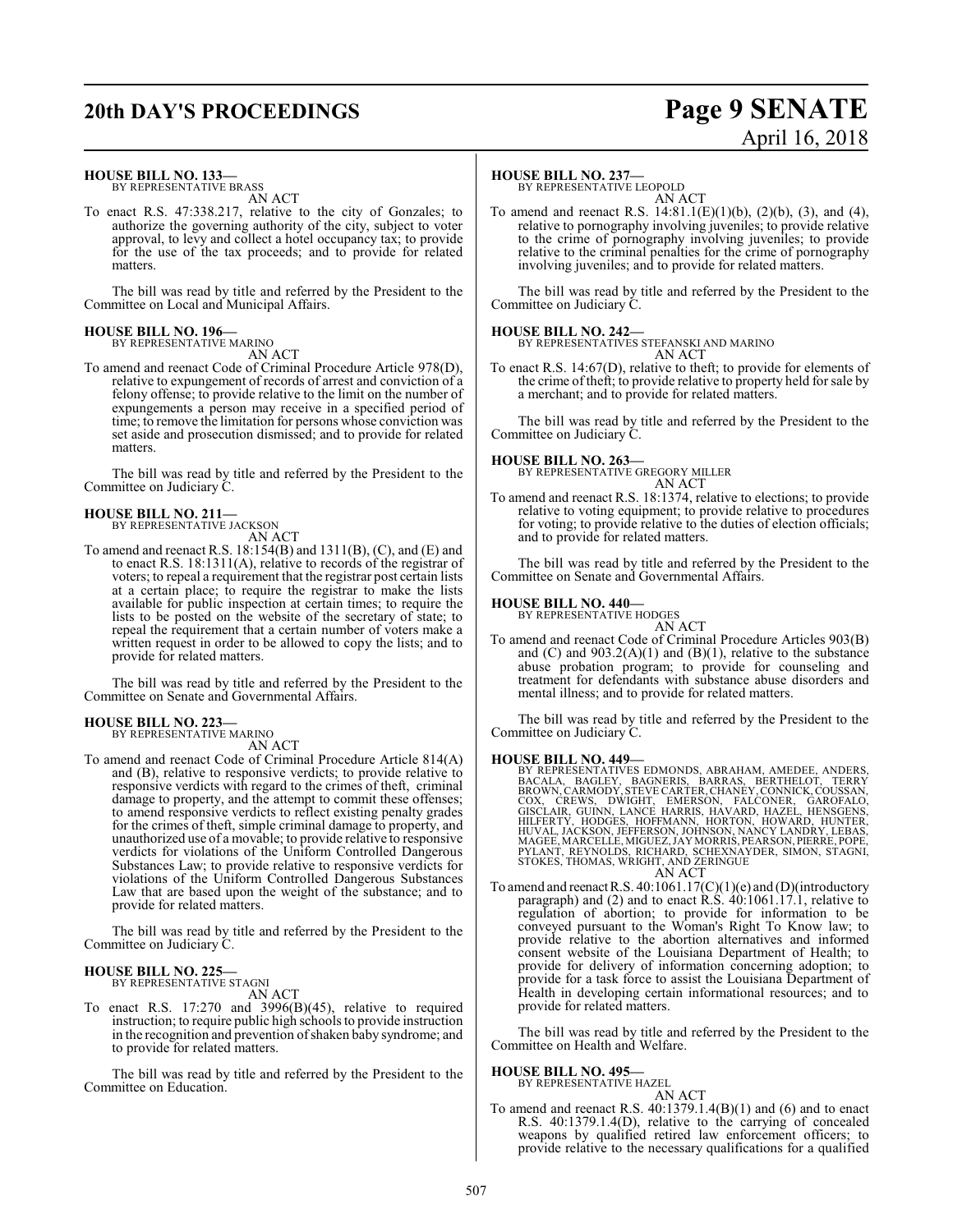## **Page 10 SENATE 20th DAY'S PROCEEDINGS**

retired law enforcement officer; to require the chief law enforcement officer issue retired law enforcement officers identification for the purposes of carrying concealed weapons; and to provide for related matters.

The bill was read by title and referred by the President to the Committee on Judiciary B.

## **HOUSE BILL NO. 601—** BY REPRESENTATIVE SHADOIN

AN ACT

To enact R.S. 18:154(G)(4) and (5), relative to election officials; to prohibit the disclosure of specified information by specified election officials relating to the security and integrity of the state voter registration computer system and election management system and voting equipment; and to provide for related matters.

The bill was read by title and referred by the President to the Committee on Senate and Governmental Affairs.

**HOUSE BILL NO. 625—** BY REPRESENTATIVES EDMONDS AND FALCONER AN ACT

To amend and reenact R.S. 17:46(A)(2), 48, 231, 1171(B)(introductory paragraph) and (2), 1202(A)(1)(b), 1211, 1212, 1970.26(C)(1)(f), and 1987(D)(1), relative to maternity and adoptive leave for teachers; to provide relative to sabbatical leave for teachers in public schools and special schools; to provide relative to benefits for visiting teachers and supervisors of child welfare and attendance; to provide relative to extended sick leave for teachers; to provide relative to maternity leave for nonclassified employees ofthe NewOrleansCenter for Creative Arts and employees of the school districts for certain correctional centers for youth; and to provide for related matters.

The bill was read by title and referred by the President to the Committee on Education.

#### **HOUSE BILL NO. 629—** BY REPRESENTATIVE JONES

AN ACT

To enact Chapter 49 of Title 33 of the Louisiana Revised Statutes of 1950, to be comprised of R.S. 33:9711, relative to municipalities; to create a municipal consortium comprised of certain municipalities and Indian tribes that choose to participate; to provide relative to the purpose, governance, and powers and duties of the consortium; and to provide for related matters.

The bill was read by title and referred by the President to the Committee on Local and Municipal Affairs.

#### **HOUSE BILL NO. 682—** BY REPRESENTATIVE SHADOIN

AN ACT

To amend and reenact R.S. 26:587(C), 588(B), 589, 590, 591, and 594 and to repeal R.S. 26:592 and 593, relative to elections held to determine whether the sale of alcoholic beverages will be conducted and licensed in an area; to provide relative to procedures and requirements for conducting such elections; to provide for the date of such elections; to provide relative to procedures for ordering an election; to provide relative to a proposition ordering an election; to provide for notice of the election; to provide for the ballot in such elections; to provide for actions objecting to calling an election or contesting an election; to provide deadlines; to provide relative to recounts; to provide relative to the duties and authority of the parish board of election supervisors concerning such elections; to provide relative to the duties and authority of the governing authority concerning such elections; to require such elections to be conducted in accordance with the Louisiana Election Code; and to provide for related matters.

The bill was read by title and referred by the President to the Committee on Senate and Governmental Affairs.

#### **HOUSE BILL NO. 691—**

BY REPRESENTATIVE LEBAS

AN ACT

To repeal R.S. 3:3544(A)(9), relative to assessments on rice production; to repeal the sunset on such assessments.

The bill was read by title and referred by the President to the Committee on Agriculture, Forestry, Aquaculture, and Rural Development.

#### **HOUSE BILL NO. 692—**

BY REPRESENTATIVES SHADOIN, DANAHAY, AND GREGORY MILLER

AN ACT

To amend and reenact R.S. 18:3(A)(3), 23(A)(8), 423(C)(2), 433(A)(5), 463(A)(2)(a)(iii), 464(B)(3), 467(3), 495(A) and (E), 533(D) and (E), 553, 562(B), 563(C) and (D)(1), 566(A) and (C),  $571(A)(3)$  through (10),  $572(A)$ ,  $573(A)(2)$  and (3), (B), (C), and (E)(1) and (3),  $574(A)(3)$  and (B), (D)(1), (E), and (F),  $1333(F)(2)$  and  $(G)(6)(b)$ ,  $1354(B)(5)$ ,  $1355$ , and  $1361(A)$ , to enact R.S.  $18:23(E)(3)$ ,  $571(A)(11)$ ,  $573(E)(4)$ , and  $1303(K)$  and (L), and to repeal R.S. 18:514, relative to the Louisiana Election Code; to revise the system of laws comprising the Louisiana Election Code; to provide relative to elections procedures and requirements, including petitions submitted to registrars of voters for certification, membership of the State Board of Election Supervisors and parish boards of election supervisors, the duties of the clerk of court, qualifying fees, establishment and location of polling places, persons entitled to vote absentee by mail, duties of registrars of voters, the nursing home early voting program, voting machines and equipment, provisional voting for federal office, duties of commissioners on election day, compilation and promulgation of election returns, the qualifying period for candidates, and procedures for voting; to provide for effectiveness; and to provide for related matters.

The bill was read by title and referred by the President to the Committee on Senate and Governmental Affairs.

## **HOUSE BILL NO. 726—** BY REPRESENTATIVE BOUIE

AN ACT

To enact R.S. 46:2751(B)(1)(h), relative to the Juvenile Justice Reform Act Implementation Commission; to provide relative to the membership of commission; to add a representative of the Families and Friends of Louisiana's IncarceratedChildren to the commission membership; and to provide for related matters.

The bill was read by title and referred by the President to the Committee on Judiciary B.

#### **HOUSE BILL NO. 855—**

BY REPRESENTATIVE MIGUEZ AN ACT

To amend and reenact Section 3 of Act No. 323 of the 2013 Regular Session of the Legislature, as amended by Act No. 427 of the 2015 Regular Session of the Legislature, and R.S.  $30:2418$ (H $)(10)$  and to enact R.S.  $30:2412(40)$ , relative to waste tires; to provide for end-market uses of waste tires and waste tire material; to provide for definitions; to provide for the Waste Tire Program Task Force; and to provide for related matters.

The bill was read by title and referred by the President to the Committee on Environmental Quality.

#### **HOUSE BILL NO. 890— (Substitute for House Bill No. 637 by Representative Hunter)** BY REPRESENTATIVE HUNTER

AN ACT

To amend and reenact R.S. 32:667(A)(introductory paragraph) and (2), relative to the seizure of licenses for persons cited for driving while intoxicated; to provide for an extension of the time for which to appeal to the district court; and to provide for related matters.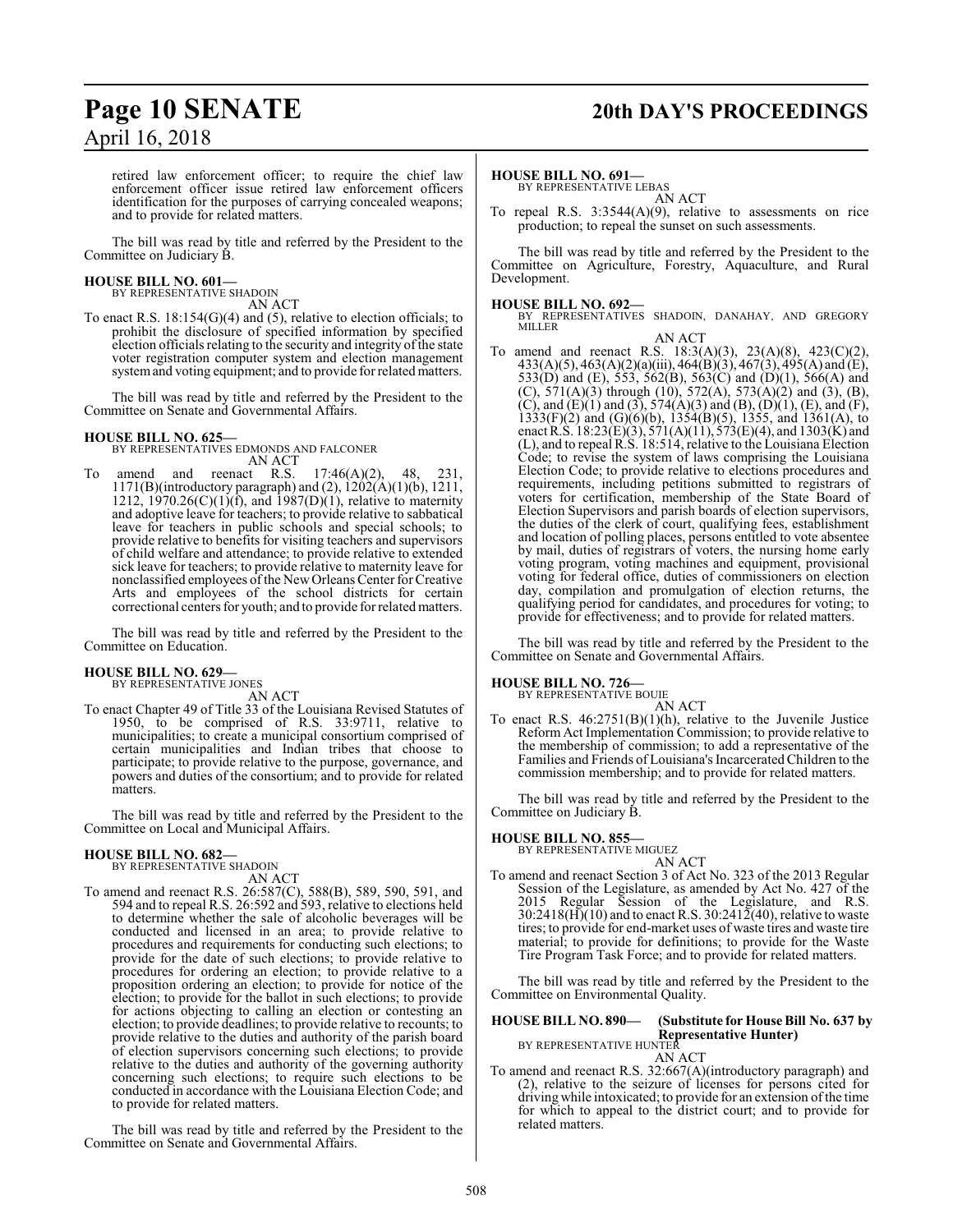# **20th DAY'S PROCEEDINGS Page 11 SENATE**

The bill was read by title and referred by the President to the Committee on Transportation, Highways and Public Works.

#### **House Concurrent Resolutions on Second Reading**

#### **HOUSE CONCURRENT RESOLUTION NO. 15—**

BY REPRESENTATIVE JORDAN A CONCURRENT RESOLUTION

To urge and request the Board of Supervisors of Southern University and Agricultural and Mechanical College to submit a proposal to the Board of Regents for the establishment of an associate of applied science degree program in process technology for students enrolled in Southern University at Shreveport, which would be provided on the campus of Southern University at Baton Rouge through the Southern University College Connect Program, and to urge and request the Board of Regents to approve the proposal.

The resolution was read by title and referred by the President to the Committee on Education.

#### **Reports of Committees**

The following reports of committees were received and read:

#### **REPORT OF COMMITTEE ON**

#### **LOCAL AND MUNICIPAL AFFAIRS**

Senator Jack Donahue, Vice Chairman on behalf of the Committee on Local and Municipal Affairs, submitted the following report:

#### April 12, 2018

To the President and Members of the Senate:

I am directed by your Committee on Local and Municipal Affairs to submit the following report:

#### **SENATE BILL NO. 487—** BY SENATOR APPEL

AN ACT

To enact R.S. 33:9613(D)(4), relative to Jefferson Parish; to authorize the office of the inspector general for the parish of Jefferson to examine, review, audit, inspect, and investigate the records of the Jefferson Parish School Board; and to provide for related matters.

Reported favorably.

## **SENATE BILL NO. 496—** BY SENATOR WARD

AN ACT

To enact Chapter 36 of Title 48 of the Louisiana Revised Statutes of 1950, to be comprised of R.S. 48:2201 through 2211, relative to special districts; to create the Capital Region Infrastructure Authority; to provide for the boundaries of the authority; to provide for the governance of the authority; to provide for the powers and duties of the authority and its governing body; to provide for the levy or assessment of certain fees and tolls; to provide for the issuance of bonds and other evidences of indebtedness; to provide for the imposition of taxes subject to voter approval; and to provide for related matters.

Reported favorably.

#### **SENATE BILL NO. 518—** BY SENATOR APPEL

AN ACT

To amend and reenact R.S. 33:9091.24(F)(7)(a) and (b), relative to the University Neighborhood Security and Improvement District

in the parish of Orleans; to provide for the collection of proceeds of fees; and to provide for related matters.

Reported favorably.

#### **SENATE BILL NO. 542—** BY SENATOR JOHNS

AN ACT

To enact R.S. 47:338.219, relative to the hotel and motel occupancy tax; to authorize the governing authority ofCalcasieu Parish and of each municipality within the parish to levy and collect an additional one percent hotel and motel occupancy tax; to provide for the purposes for which the proceeds of the tax may be used; and to provide for related matters.

Reported with amendments.

Respectfully submitted, JACK DONAHUE Vice Chairman

#### **REPORT OF COMMITTEE ON**

#### **EDUCATION**

Senator Dan W. "Blade" Morrish, Chairman on behalf of the Committee on Education, submitted the following report:

#### April 12, 2018

To the President and Members of the Senate:

I am directed by your Committee on Education to submit the following report:

**SENATE BILL NO. 95—**

BY SENATOR BOUDREAUX AN ACT

To enact Part III-A of Chapter 42 of Title 17 of the Louisiana Revised Statutes of 1950, to be comprised of R.S. 17:3985, relative to charter schools; to provide for definitions; to provide relative to the student membership count and the funding of virtual charter schools; and to provide for related matters.

Reported by substitute.

#### **SENATE BILL NO. 107—**

BY SENATOR MORRISH

AN ACT To enact R.S. 17:24.4(L), relative to student assessments; to require the state Department ofEducation to provide student assessment results for the standards-based assessments in English language arts and mathematics to public school governing authorities; to require each public school governing authority to disperse such results to teachers; to provide that such results include specified information; to provide for definitions; and to provide for related matters.

Reported with amendments.

#### **SENATE BILL NO. 152—**

BY SENATOR MORRISH AN ACT

To enact R.S. 17:10.1(H), relative to school and district accountability; to provide relative to information to be provided with the annual release ofschool and district performance scores and letter grades; and to provide for related matters.

Reported with amendments.

Respectfully submitted, DAN W. "BLADE" MORRISH Chairman

# April 16, 2018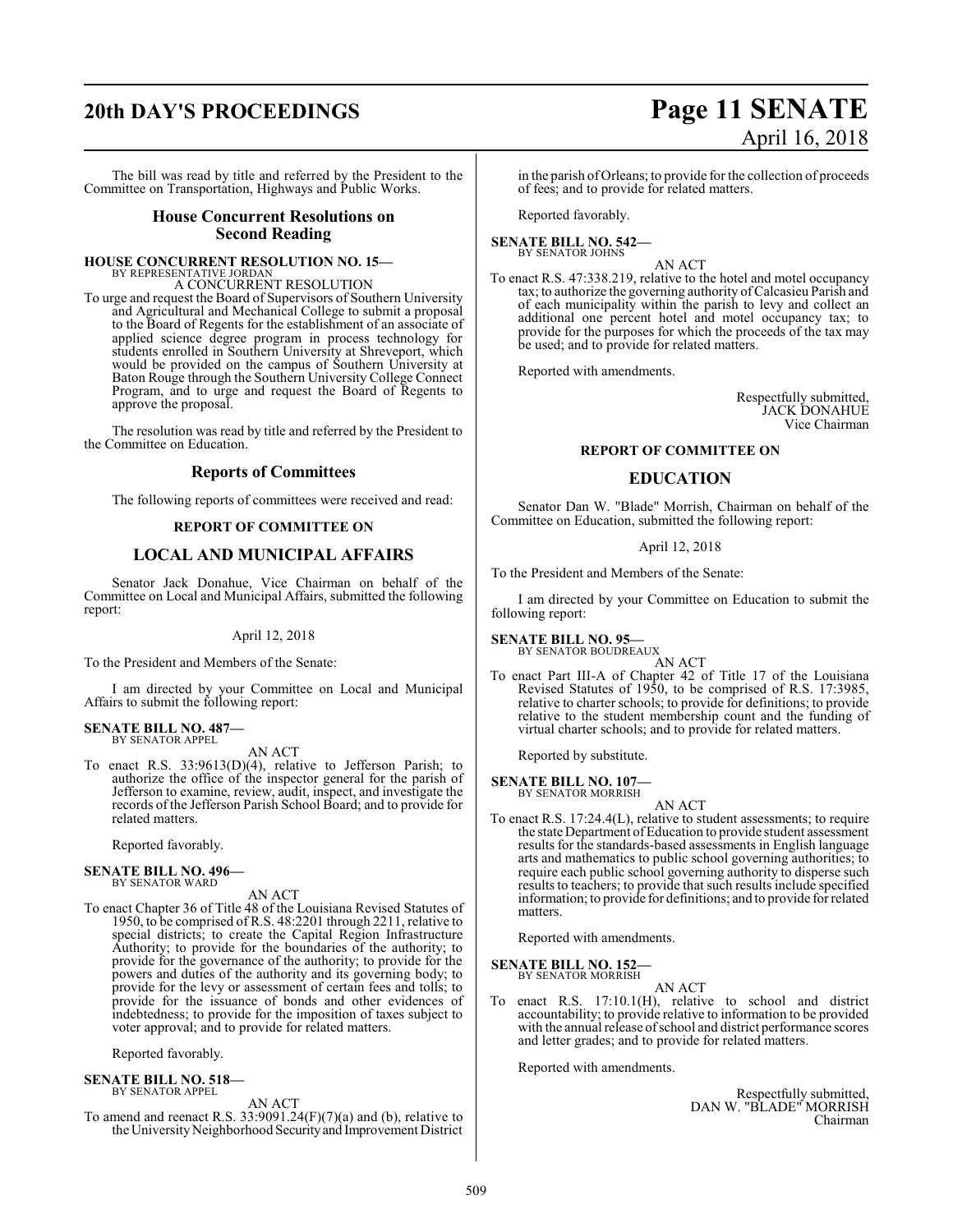## **Page 12 SENATE 20th DAY'S PROCEEDINGS** April 16, 2018

### **Senate Bills and Joint Resolutions on Third Reading and Final Passage**

**SENATE BILL NO. 38—** BY SENATORS BISHOP, BARROW AND CARTER AN ACT

To enact Title V-A of the Code of Criminal Procedure, to be comprised of Articles 251 through 253, relative to eyewitness identifications; to provide procedures relative to law enforcement investigative procedures relating to eyewitness identifications of criminal suspects; to provide definitions; to provide relative to legislative intent; and to provide for related matters.

#### **Floor Amendments**

Senator Martiny proposed the following amendments.

#### **SENATE FLOOR AMENDMENTS**

Amendments proposed by Senator Martiny on behalf of the Legislative Bureau to Engrossed Senate Bill No. 38 by Senator Bishop

AMENDMENT NO. 1 On page 2, line 3, change "**Investigations**" to "**Investigation**"

AMENDMENT NO. 2 On page 2, line 10, following "**means**" and before "**the**" insert "**conducted in such a way that**"

AMENDMENT NO. 3 On page 2, line 12, following "**means**" and before "**the**" insert "**conducted in such a way that**"

AMENDMENT NO. 4 On page 2, line 22, following "**person**" and before "**or**" delete "**,**"

AMENDMENT NO. 5 On page 2, line 22, following "**person**" and before "**who**" delete "**,**"

AMENDMENT NO. 6 On page 3, line 14, change "**either shall**" to "**shall either**"

AMENDMENT NO. 7 On page 3, line 16, change "**Section**" to "**Article**"

AMENDMENT NO. 8 On page 4, line 4, following "**or**" and before "**:**" change "**participant**" to "**participants**"

AMENDMENT NO. 9 On page 5, line 4, change "**(B)(2)(c) of this Article**" to "**(2)(c) of this Paragraph**"

AMENDMENT NO. 10 On page 6, line 1, change "**such**" to "**the**"

On motion of Senator Martiny, the amendments were adopted.

The bill was read by title. Senator Bishop moved the final passage of the amended bill.

### **ROLL CALL**

The roll was called with the following result:

#### YEAS

| Mr. President | Hewitt  | Peterson  |
|---------------|---------|-----------|
| Allain        | Johns   | Price     |
| Appel         | Lambert | Riser     |
| Barrow        | Long    | Smith, G. |
| Bishop        | Luneau  | Smith, J. |

| Boudreaux  | Martiny       | Tarver    |
|------------|---------------|-----------|
| Chabert    | Mills         | Thompson  |
| Claitor    | Mizell        | Walsworth |
| Cortez     | Morrell       | Ward      |
| Donahue    | Morrish       | White     |
| Fannin     | Peacock       |           |
| Gatti      | Perry         |           |
| Total - 34 |               |           |
|            | <b>NAYS</b>   |           |
| Total - 0  |               |           |
|            | <b>ABSENT</b> |           |
| Carter     | Erdey         | Milkovich |
| Colomb     | LaFleur       |           |
| Total - 5  |               |           |

The Chair declared the amended bill was passed, ordered reengrossed and sent to the House. Senator Bishop moved to reconsider the vote by which the bill was passed and laid the motion on the table.

**SENATE BILL NO. 51—** BY SENATOR MORRELL

AN ACT

To amend and reenact R.S. 14:30(C), 42(D), and 113(C), relative to offenses punishable by death; to eliminate the death penalty as punishment for the crimes of first degree murder, first degree rape, and treason; to provide for the penalty of life imprisonment for the crime of treason; and to provide for related matters.

On motion of Senator Morrell, the bill was read by title and returned to the Calendar, subject to call.

#### **SENATE BILL NO. 73—** BY SENATOR GATTI

AN ACT To amend and reenact R.S. 40:1061.29 and to enact R.S. 14:87.3(F) and (G), relative to abortion; to provide relative to the sale and transport of fetal organs; to provide relative to prosecutions of the unlawful sale and transport of fetal organs; to create and provide relative to the Fetal Organ Whistleblower Fund; to provide relative to the jurisdiction of the attorney general; and to provide for related matters.

On motion of Senator Gatti, the bill was read by title and returned to the Calendar, subject to call.

#### **SENATE BILL NO. 139—** BY SENATOR LUNEAU

AN ACT

To enact R.S. 22:1269(B)(1)(g), relative to civil actions against insurers; to authorize direct action against the insurer alone under certain circumstances; to authorize direct actions involving certain small businesses; to provide for terms, conditions, and procedures; and to provide for related matters.

On motion of Senator Luneau, the bill was read by title and returned to the Calendar, subject to call.

## **SENATE BILL NO. 208—** BY SENATOR HEWITT

AN ACT

To amend and reenact Code of Criminal Procedure Art. 312(G), relative to bail; to provide relative to the right to bail after conviction of an offense that is both a sex offense and a crime of violence; to provide definitions; and to provide for related matters.

#### **Floor Amendments**

Senator Claitor proposed the following amendments.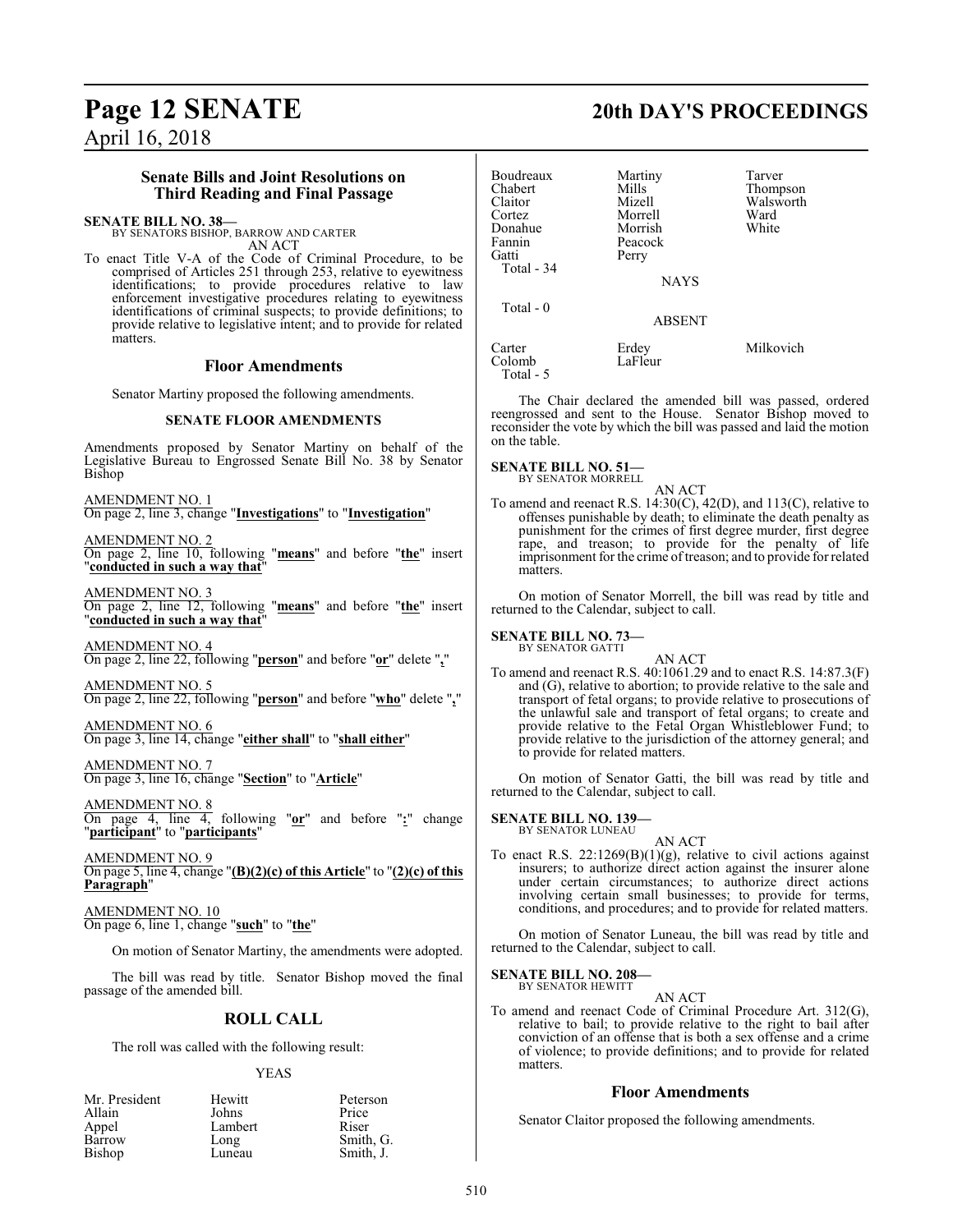#### **SENATE FLOOR AMENDMENTS**

Amendments proposed by Senator Claitor to Engrossed Senate Bill No. 208 by Senator Hewitt

#### AMENDMENT NO. 1

On page 1, line 14, change "**conclusive**" to "**rebuttable**"

On motion of Senator Claitor, the amendments were adopted.

The bill was read by title. Senator Hewitt moved the final passage of the amended bill.

#### **ROLL CALL**

The roll was called with the following result:

#### YEAS

| Mr. President | Gatti       | Peacock   |
|---------------|-------------|-----------|
|               |             |           |
| Allain        | Hewitt      | Perry     |
| Appel         | Johns       | Price     |
| Barrow        | LaFleur     | Riser     |
| <b>Bishop</b> | Lambert     | Smith, G. |
| Boudreaux     | Long        | Smith, J. |
| Carter        | Martiny     | Tarver    |
| Chabert       | Milkovich   | Thompson  |
| Claitor       | Mills       | Walsworth |
| Cortez        | Mizell      | Ward      |
| Donahue       | Morrell     | White     |
| Fannin        | Morrish     |           |
| Total $-35$   |             |           |
|               | <b>NAYS</b> |           |
| Total - 0     |             |           |

#### ABSENT

Colomb Luneau<br>Erdey Peterson Peterson Total - 4

The Chair declared the amended bill was passed, ordered reengrossed and sent to the House. Senator Hewitt moved to reconsider the vote by which the bill was passed and laid the motion on the table.

#### **SENATE BILL NO. 248—** BY SENATOR JOHNS

AN ACT

To amend and reenact Children's Code Art. 804(1), relative to children; to provide certain definitions; to provide certain terms, conditions, and procedures; and to provide for related matters.

On motion of Senator Johns, the bill was read by title and returned to the Calendar, subject to call.

#### **SENATE BILL NO. 273—**

BY SENATOR MILKOVICH AN ACT

To amend and reenact R.S. 13:319 and to enact Code of Civil Procedure Art. 2164.1, relative to appeals; to provide relative to appellate procedure; to provide relative to assignment of appellate panels; to provide certain terms and conditions; and to provide for related matters.

The bill was read by title. Senator Milkovich moved the final passage of the bill.

## **20th DAY'S PROCEEDINGS Page 13 SENATE** April 16, 2018

#### **ROLL CALL**

The roll was called with the following result:

#### YEAS

| Mr. President | Hewitt      | Perry     |
|---------------|-------------|-----------|
| Allain        | Johns       | Peterson  |
| Appel         | LaFleur     | Price     |
| Barrow        | Lambert     | Riser     |
| <b>Bishop</b> | Long        | Smith, G. |
| Boudreaux     | Luneau      | Smith, J. |
| Carter        | Martiny     | Tarver    |
| Chabert       | Milkovich   | Thompson  |
| Claitor       | Mills       | Walsworth |
| Cortez        | Mizell      | Ward      |
| Donahue       | Morrell     | White     |
| Fannin        | Morrish     |           |
| Gatti         | Peacock     |           |
| Total - 37    |             |           |
|               | <b>NAYS</b> |           |
| Total $-0$    |             |           |
|               | ABSENT      |           |
| Colomb        | Erdev       |           |

Total - 2

The Chair declared the bill was passed and ordered it sent to the House. Senator Milkovich moved to reconsider the vote by which the bill was passed and laid the motion on the table.

#### **SENATE BILL NO. 396—**

BY SENATOR GARY SMITH

AN ACT To amend and reenact R.S. 9:2718, 2718.1(1) and (3), 2720(C) and (D), 2720.2(A)(3), the introductory paragraph of (B), and (B)(4), and 2720.3(A) and the introductory paragraph of(B) and R.S. 40:34.1(B), 34.2(2)(d), 34.5(C) and 34.6, and to repeal R.S.  $9:2720.3(B)(4)$  and  $(5)$  and R.S.  $40:46.10$ , relative to gestational carrier contracts; to provide for gestational carrier contract requirements; to provide for enforceability of gestational carrier contracts; to provide for a proceeding to approve a gestational carrier contract; to provide for the required content of birth certificates; to provide for legislative intent; to provide for definitions; and to provide for related matters.

#### **Floor Amendments**

Senator Martiny proposed the following amendments.

#### **SENATE FLOOR AMENDMENTS**

Amendments proposed by Senator Martiny on behalf of the Legislative Bureau to Engrossed Senate Bill No. 396 by Senator Gary Smith

#### AMENDMENT NO. 1

On page 4, line 11, following "approve" delete "a"

On motion of Senator Martiny, the amendments were adopted.

The bill was read by title. Senator Gary Smith moved the final passage of the amended bill.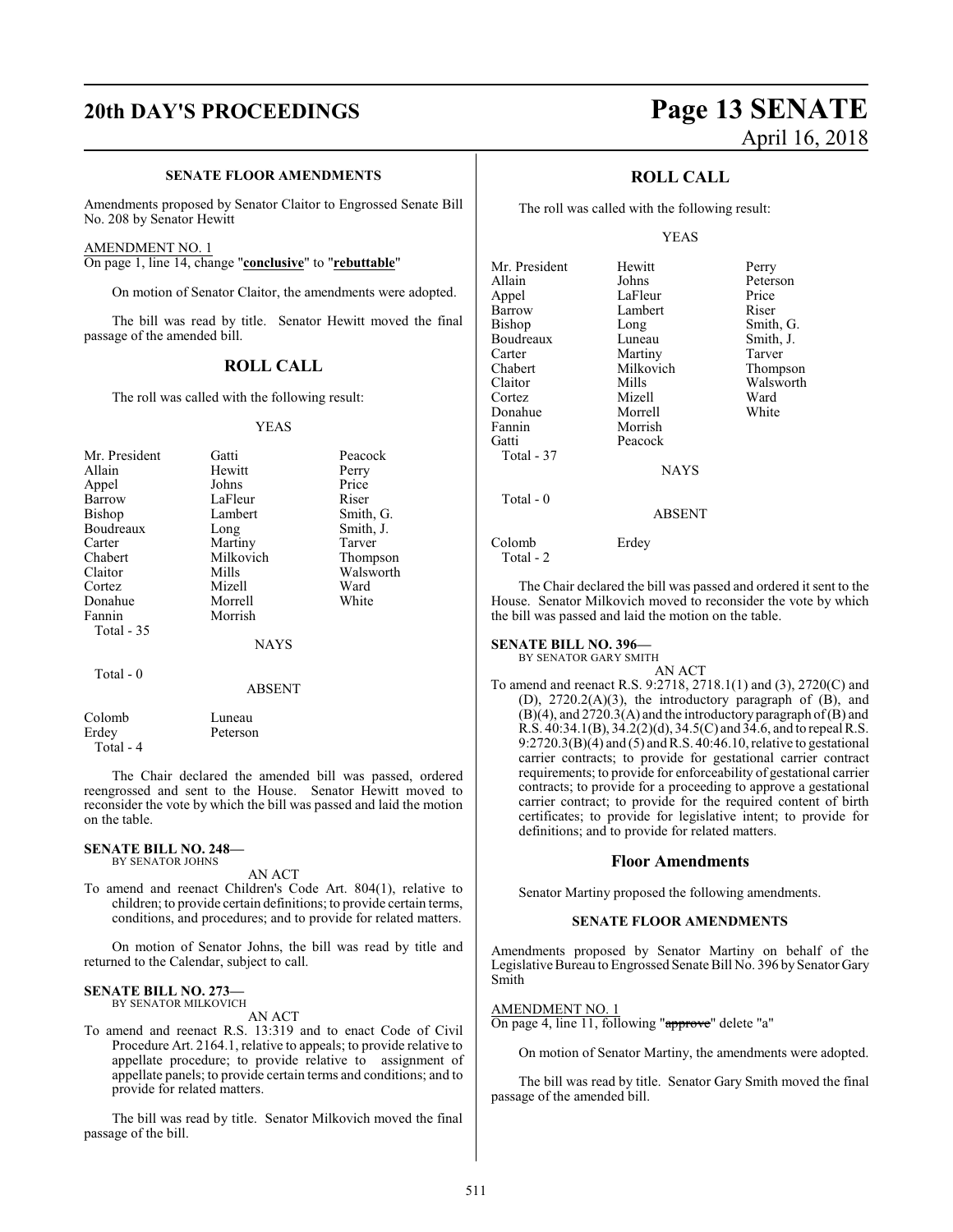### **ROLL CALL**

The roll was called with the following result:

#### YEAS

| Appel                 | Fannin           | Morrish   |
|-----------------------|------------------|-----------|
| Barrow                | Gatti            | Peacock   |
| <b>Bishop</b>         | Hewitt           | Peterson  |
| Boudreaux             | Johns            | Price     |
| Carter                | Lambert          | Riser     |
| Chabert               | Long             | Smith, G. |
| Claitor               | Luneau           | Tarver    |
| Cortez                | Martiny          | Ward      |
| Donahue<br>Total - 27 | Morrell          | White     |
|                       | <b>NAYS</b>      |           |
| Mr. President         | Mizell           | Thompson  |
| Milkovich             | Perry            | Walsworth |
| Mills                 | Smith, J.        |           |
| Total - 8             | <b>ABSENT</b>    |           |
|                       |                  |           |
| Allain<br>Colomb      | Erdey<br>LaFleur |           |

The Chair declared the amended bill was passed, ordered reengrossed and sent to the House. Senator Gary Smith moved to reconsider the vote by which the bill was passed and laid the motion on the table.

#### **SENATE BILL NO. 463—** BY SENATOR PETERSON

Total - 4

AN ACT

To amend and reenact Civil Code Arts. 86, 87, 369, and 2318 and Children's Code Arts. 502(2) and 1113(A), and to repeal Civil Code Arts. 367 and 2333, Children's Code Arts. 1543 through 1550, and R.S. 9:225(A)(2), relative to marriage; to provide a minimum age for marriage; to provide definitions; to repeal certain provisions relative to emancipation by marriage; and to provide for related matters.

On motion of Senator Peterson, the bill was read by title and returned to the Calendar, subject to call.

#### **SENATE BILL NO. 466—**

BY SENATOR PRICE

AN ACT To amend and reenact R.S. 9:3252, relative to residential leases; to provide for the return of a security deposit; to provide relative to recovery of certain amounts for failure to comply; to provide for certain actions; and to provide for related matters.

#### **Floor Amendments**

Senator Martiny proposed the following amendments.

#### **SENATE FLOOR AMENDMENTS**

Amendments proposed by Senator Martiny on behalf of the Legislative Bureau to Engrossed Senate Bill No. 466 by Senator Price

#### AMENDMENT NO. 1

On page 1, line 9, following "with" and before "9:3251" insert "**R.S.**"

#### AMENDMENT NO. 2

On page 1, line 12, following "greater" and before "from" insert "**,**"

On motion of Senator Martiny, the amendments were adopted.

## **Page 14 SENATE 20th DAY'S PROCEEDINGS**

#### **Floor Amendments**

Senator Price proposed the following amendments.

#### **SENATE FLOOR AMENDMENTS**

Amendments proposed by Senator Price to Engrossed Senate Bill No. 466 by Senator Price

AMENDMENT NO. 1

On page 1, line 11, after "**or**" delete the remainder of the line and insert " **twice the amount of the**"

On motion of Senator Price, the amendments were adopted.

The bill was read by title. Senator Price moved the final passage of the amended bill.

#### **ROLL CALL**

The roll was called with the following result:

#### YEAS

| Mr. President<br>Allain<br>Appel<br>Barrow<br>Bishop<br>Boudreaux<br>Carter<br>Claitor<br>Cortez<br>Donahue<br>Fannin<br>Hewitt | Johns<br>LaFleur<br>Lambert<br>Long<br>Luneau<br>Martiny<br>Milkovich<br>Mills<br>Mizell<br>Morrell<br>Morrish<br>Peacock | Perry<br>Peterson<br>Price<br>Riser<br>Smith, G.<br>Smith, J.<br>Tarver<br>Thompson<br>Walsworth<br>Ward<br>White |
|---------------------------------------------------------------------------------------------------------------------------------|---------------------------------------------------------------------------------------------------------------------------|-------------------------------------------------------------------------------------------------------------------|
| Total - 35                                                                                                                      | <b>NAYS</b>                                                                                                               |                                                                                                                   |
| Gatti<br>Total - 1                                                                                                              | <b>ABSENT</b>                                                                                                             |                                                                                                                   |
| Chabert                                                                                                                         | Colomb                                                                                                                    | Erdey                                                                                                             |

Total - 3

The Chair declared the amended bill was passed, ordered reengrossed and sent to the House. Senator Price moved to reconsider the vote by which the bill was passed and laid the motion on the table.

#### **SENATE BILL NO. 491—** BY SENATOR CARTER

#### AN ACT

To enact Part III of Chapter 9 of Title 40, to be comprised of R.S. 40:1801 and 1802, relative to the regulation of weapons; to prohibit the importation, manufacture, sale, purchase, possession, or transfer of a rapid-fire device; to provide for criminal penalties; to provide definitions; and to provide for related matters.

On motion of Senator Carter, the bill was read by title and returned to the Calendar, subject to call.

#### **SENATE BILL NO. 495—**

BY SENATOR MARTINY AN ACT

To amend and reenact the introductory paragraph of R.S. 15:574.4(H) and 574.9(D)(1), relative to parole; to provide for parole eligibility; to provide for revocation of parole; to provide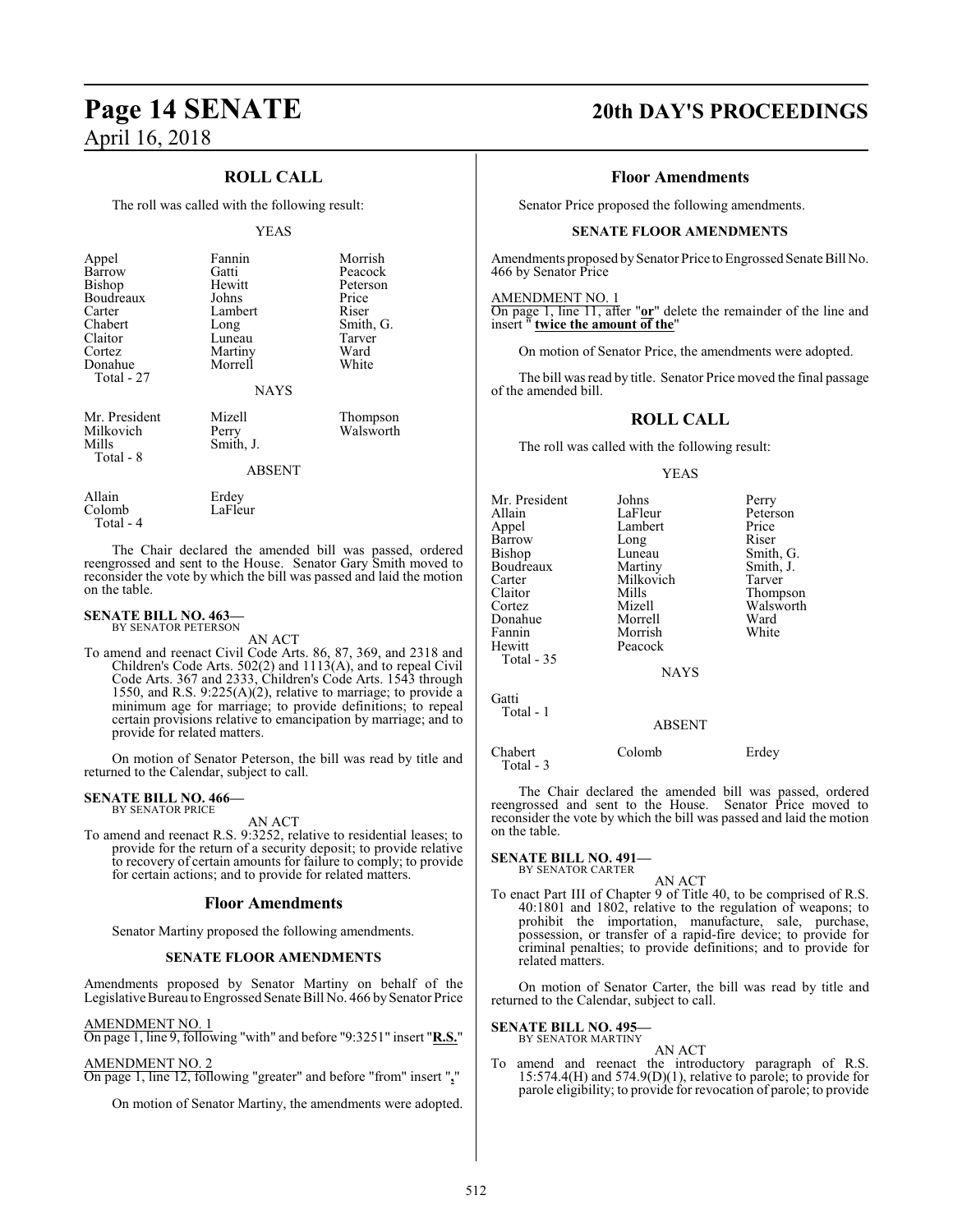## **20th DAY'S PROCEEDINGS Page 15 SENATE**

# April 16, 2018

for requirements; to provide for an effective date; and to provide for related matters.

#### **Floor Amendments**

Senator Martiny proposed the following amendments.

#### **SENATE FLOOR AMENDMENTS**

Amendments proposed by Senator Martiny to Engrossed Senate Bill No. 495 by Senator Martiny

#### AMENDMENT NO. 1

On page 1, delete lines 9 through 14 and insert: "§574.4. Parole; eligibility; juvenile offenders

\* \* \* H.**(1)** Notwithstanding any provision of law to the contrary, an offender serving a life sentence for second degree murder (R.S. 14:30.1), shall be eligible for parole consideration pursuant to the provisions of this Subsection if all of the following conditions are met:

(1)**(a)** The offender committed the offense after July 2, 1973, and prior to June 29, 1979.

(2)**(b)** The offender has served at least forty years of the sentence imposed.

(3) The committee on parole has granted parole with a unanimous vote of those present.

**(2) An offender who has met the requirements of Paragraph (1) of this Subsection and is granted a hearing before the committee on parole shall be released on parole only if the vote of the committee is unanimous in the offender's favor.**"

On motion of Senator Martiny, the amendments were adopted.

The bill was read by title. Senator Martiny moved the final passage of the amended bill.

#### **ROLL CALL**

The roll was called with the following result:

#### YEAS

| Mr. President<br>Allain<br>Appel<br>Barrow<br>Bishop<br>Boudreaux<br>Carter<br>Chabert<br>Claitor<br>Cortez<br>Total - 29 | Hewitt<br>Johns<br>LaFleur<br>Lambert<br>Long<br>Luneau<br>Martiny<br>Mills<br>Mizell<br>Morrell<br><b>NAYS</b> | Morrish<br>Peacock<br>Perry<br>Peterson<br>Price<br>Riser<br>Smith, G.<br>Smith, J.<br>Tarver |
|---------------------------------------------------------------------------------------------------------------------------|-----------------------------------------------------------------------------------------------------------------|-----------------------------------------------------------------------------------------------|
| Donahue<br>Fannin<br>Gatti<br>Total - 7                                                                                   | Milkovich<br>Thompson<br>Walsworth<br>ABSENT                                                                    | White                                                                                         |
| Colomb<br>Total - 3                                                                                                       | Erdey                                                                                                           | Ward                                                                                          |

The Chair declared the amended bill was passed, ordered reengrossed and sent to the House. Senator Martiny moved to reconsider the vote by which the bill was passed and laid the motion on the table.

#### **SENATE BILL NO. 500—**

BY SENATOR MILLS AN ACT

To amend and reenact R.S. 13:783(F)(7), relative to clerks of court; to provide for the payment of premium costs for retirees from certain clerk of court offices; to provide for requirements; to provide for applicability; and to provide for related matters.

#### **Floor Amendments**

Senator Martiny proposed the following amendments.

#### **SENATE FLOOR AMENDMENTS**

Amendments proposed by Senator Martiny on behalf of the Legislative Bureau to Engrossed Senate Bill No. 500 by Senator Mills

AMENDMENT NO. 1 On page 1, line 10, delete "\* \* \* "

On motion of Senator Martiny, the amendments were adopted.

#### **Floor Amendments**

Senator Johns proposed the following amendments.

#### **SENATE FLOOR AMENDMENTS**

Amendments proposed by Senator Johns to Engrossed Senate Bill No. 500 by Senator Mills

AMENDMENT NO. 1 On page 1, line 11, after "Caddo," insert "**Calcasieu,**"

AMENDMENT NO. 2 On page 2, line 1, after "the Caddo Parish clerk of court's office," insert "**the Calcasieu Parish clerk of court's office,**"

#### AMENDMENT NO. 3

On page 2, line 12, after "Caddo Parish," insert "**Calcasieu Parish,**"

On motion of Senator Johns, the amendments were adopted.

The bill was read by title. Senator Mills moved the final passage of the amended bill.

#### **ROLL CALL**

The roll was called with the following result:

#### YEAS

| Mr. President<br>Appel<br>Barrow<br>Bishop<br>Boudreaux<br>Carter<br>Chabert<br>Claitor<br>Cortez<br>Donahue<br>Fannin | Hewitt<br>Johns<br>LaFleur<br>Lambert<br>Long<br>Luneau<br>Martiny<br>Milkovich<br>Mills<br>Mizell<br>Morrell | Peacock<br>Perry<br>Peterson<br>Price<br>Riser<br>Smith, G.<br>Smith, J.<br>Tarver<br>Thompson<br>Walsworth<br>Ward |
|------------------------------------------------------------------------------------------------------------------------|---------------------------------------------------------------------------------------------------------------|---------------------------------------------------------------------------------------------------------------------|
| Gatti<br>Total - 36<br>Total - 0                                                                                       | Morrish<br><b>NAYS</b>                                                                                        | White                                                                                                               |
| Allain                                                                                                                 | <b>ABSENT</b><br>Colomb                                                                                       | Erdey                                                                                                               |

Total - 3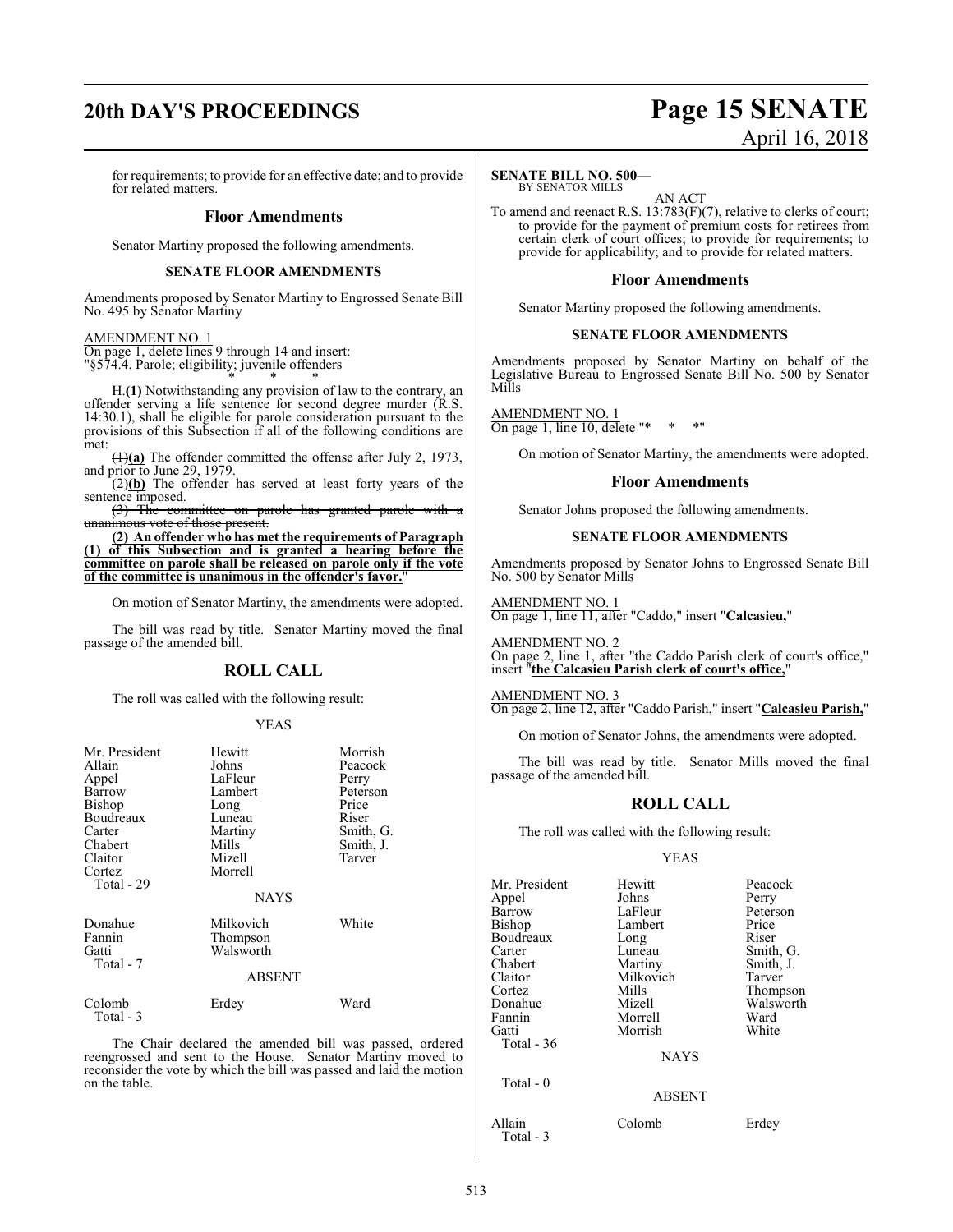The Chair declared the amended bill was passed, ordered reengrossed and sent to the House. Senator Mills moved to reconsider the vote by which the bill was passed and laid the motion on the table.

#### **SENATE BILL NO. 508—** BY SENATOR MORRELL

### AN ACT

To amend and reenact R.S.  $26:85(6)$  and  $359(B)(1)(f)$ , relative to alcoholic beverages; to provide for the direct shipment of certain alcoholic beverages to consumers; to provide for requirements for the receipt of shipments of certain alcoholic beverages; to provide for proof of age; and to provide for related matters.

#### **Floor Amendments**

Senator Martiny proposed the following amendments.

#### **SENATE FLOOR AMENDMENTS**

Amendments proposed by Senator Martiny on behalf of the Legislative Bureau to Engrossed Senate Bill No. 508 by Senator Morrell

AMENDMENT NO. 1

On page 2, line 6, change "**such**" to "**the**"

On motion of Senator Martiny, the amendments were adopted.

#### **Floor Amendments**

Senator Morrell proposed the following amendments.

#### **SENATE FLOOR AMENDMENTS**

Amendments proposed by Senator Morrell to Engrossed Senate Bill No. 508 by Senator Morrell

AMENDMENT NO. 1

On page 2, line 14, after "consumer" insert "**, not to a retail dealer's location that is permitted by the Office of Alcohol and Tobacco Control,**"

On motion of Senator Morrell, the amendments were adopted.

The bill was read by title. Senator Morrell moved the final passage of the amended bill.

#### **ROLL CALL**

The roll was called with the following result:

#### YEAS

| Mr. President<br>Allain<br>Appel<br><b>Bishop</b><br>Boudreaux<br>Carter<br>Chabert<br>Claitor<br>Cortez<br>Donahue<br>Fannin<br>Total - 32 | Gatti<br>Hewitt<br>Johns<br>LaFleur<br>Lambert<br>Long<br>Luneau<br>Martiny<br>Mills<br>Mizell<br>Morrell | Morrish<br>Perry<br>Peterson<br>Price<br>Riser<br>Smith, G.<br>Smith, J.<br>Walsworth<br>Ward<br>White |
|---------------------------------------------------------------------------------------------------------------------------------------------|-----------------------------------------------------------------------------------------------------------|--------------------------------------------------------------------------------------------------------|
|                                                                                                                                             | <b>NAYS</b>                                                                                               |                                                                                                        |
| Milkovich<br>Total - 3                                                                                                                      | Peacock                                                                                                   | Thompson                                                                                               |

## **Page 16 SENATE 20th DAY'S PROCEEDINGS**

#### ABSENT

Barrow Erdey<br>Colomb Tarver Colomb Total - 4

The Chair declared the amended bill was passed, ordered reengrossed and sent to the House. Senator Morrell moved to reconsider the vote by which the bill was passed and laid the motion on the table.

## **SENATE BILL NO. 525—** BY SENATOR LAFLEUR

AN ACT To enact R.S. 4:147.1(D), relative to horse racing; to provide for the duties and powers of the Louisiana State Racing Commission; to provide relative to purse monies for horse races; to provide relative to net slot machine proceeds received for purses; to provide relative to thoroughbred horse racing; to provide relative to eligible facilities; to provide relative to the transfer of slot machine proceeds from one eligible facility to another; and to provide for related matters.

The bill was read by title. Senator LaFleur moved the final passage of the bill.

#### **ROLL CALL**

The roll was called with the following result:

#### YEAS

Mr. President Johns Peterson<br>Allain LaFleur Price Allain LaFleur Price<br>
Appel Lambert Riser Appel Lambert<br>Bishop Long Long Smith, G.<br>
Luneau Smith, J. Boudreaux Luneau Smith,<br>Carter Martiny Tarver Carter Martiny<br>
Chabert Mills Chabert Mills Thompson<br>Claitor Mizell Walsworth Claitor Mizell Walsworth Morrell Ward<br>
Morrish White Donahue<br>Gatti Gatti Peacock<br>
Hewitt Perry Perry Total - 34 NAYS Fannin

ABSENT

Milkovich

Barrow Erdey<br>Colomb Milko Total - 4

Total - 1

The Chair declared the bill was passed and ordered it sent to the House. Senator LaFleur moved to reconsider the vote by which the bill was passed and laid the motion on the table.

**SENATE BILL NO. 25—** BY SENATOR MILLS

AN ACT

To amend and reenact R.S. 24:56(F), relative to prohibited conduct by state employees and agencies; to prohibit state employees and agencies from contracting for lobbying services; to provide for termination of authority for lobbying services contracts; to provide for the termination of existing lobbying services contracts; and to provide for related matters.

#### **Floor Amendments**

Senator Martiny proposed the following amendments.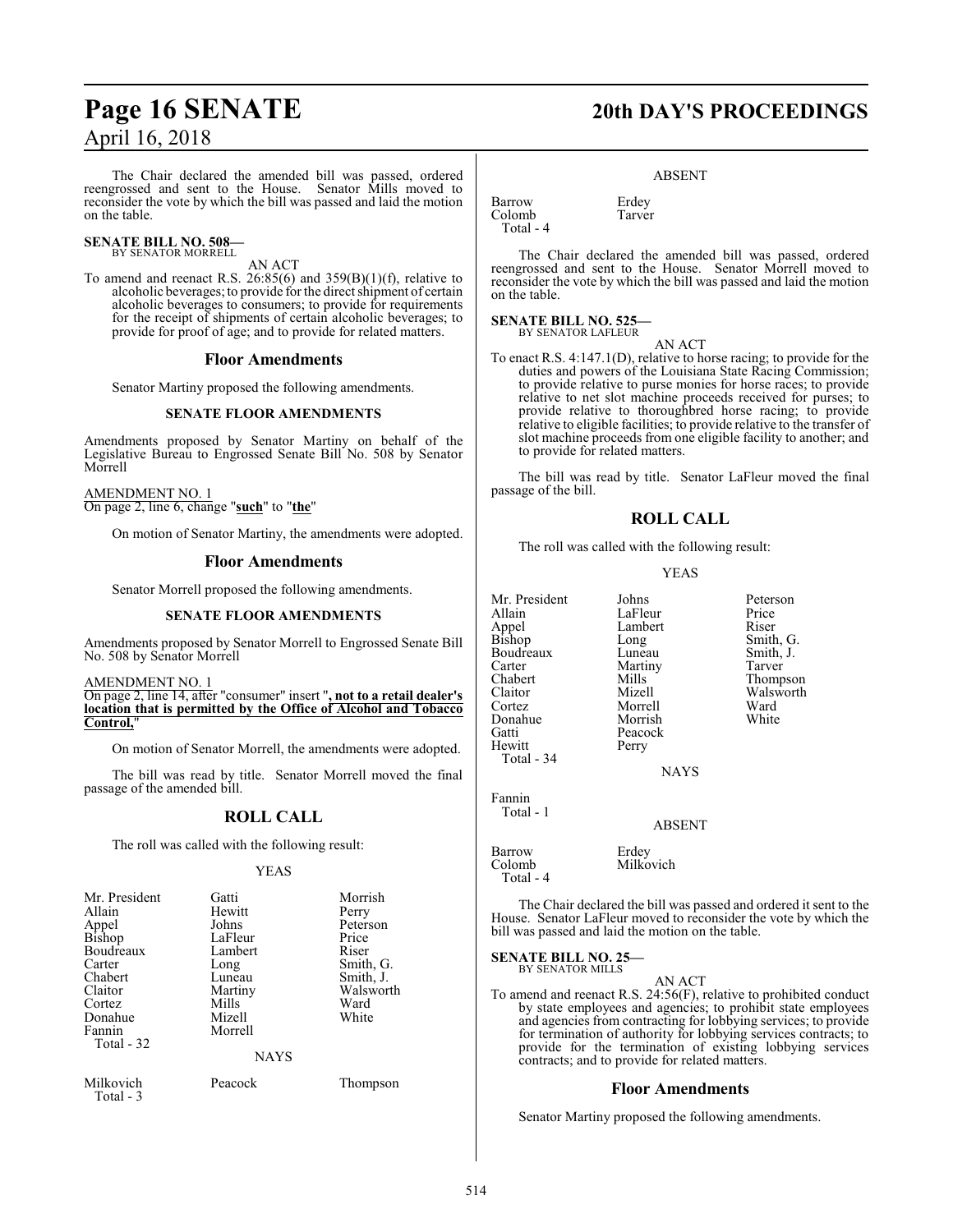#### **SENATE FLOOR AMENDMENTS**

Amendments proposed by Senator Martiny on behalf of the Legislative Bureau to Engrossed Senate Bill No. 25 by Senator Mills

AMENDMENT NO. 1 On page 1, line 13, change "herein" to "**in this Subsection**"

AMENDMENT NO. 2 On page 2, line 3, change "**provision**" to "**Paragraph**"

On motion of Senator Martiny, the amendments were adopted.

The bill was read by title. Senator Mills moved the final passage of the amended bill.

### **ROLL CALL**

The roll was called with the following result:

#### YEAS

| Mr. President       | Hewitt      | Perry     |
|---------------------|-------------|-----------|
| Allain              | Johns       | Peterson  |
| Appel               | LaFleur     | Price     |
| Barrow              | Lambert     | Riser     |
| <b>Bishop</b>       | Long        | Smith, G. |
| Boudreaux           | Luneau      | Smith, J. |
| Carter              | Martiny     | Tarver    |
| Chabert             | Milkovich   | Thompson  |
| Claitor             | Mills       | Walsworth |
| Cortez              | Mizell      | Ward      |
| Donahue             | Morrell     | White     |
| Fannin              | Morrish     |           |
| Gatti               | Peacock     |           |
| Total - 37          |             |           |
|                     | <b>NAYS</b> |           |
| Total - 0           |             |           |
|                     | ABSENT      |           |
| Colomb<br>Total - 2 | Erdey       |           |

The Chair declared the amended bill was passed, ordered reengrossed and sent to the House. Senator Mills moved to reconsider the vote by which the bill was passed and laid the motion on the table.

#### **SENATE BILL NO. 29—** BY SENATOR MILLS

AN ACT

To amend and reenact R.S.  $22:1006.1(A)(4)$  and (B) and R.S. 46:460.33 and to enact R.S. 22:1006.1(C), (D), and (E), relative to a single uniform prescription drug prior authorization form; to provide for applicability to health insurance issuers and Medicaid managed care organizations; to provide for promulgation of the form by the Louisiana Board of Pharmacy and the Louisiana State Board of Medical Examiners; to provide for the authority to impose sanctions pursuant to current regulatory and contract authority; to provide for an effective date; and to provide for related matters.

#### **Floor Amendments**

Senator Martiny proposed the following amendments.

## **20th DAY'S PROCEEDINGS Page 17 SENATE** April 16, 2018

#### **SENATE FLOOR AMENDMENTS**

Amendments proposed by Senator Martiny on behalf of the Legislative Bureau to Engrossed Senate Bill No. 29 by Senator Mills

AMENDMENT NO. 1 On page 2, line 2, following "**managers**" insert "**,**"

AMENDMENT NO. 2 On page 2, line 26, change "**which**" to "**that**"

#### AMENDMENT NO. 3 On page 3, line 2, following "**directly**" insert "**,**"

On motion of Senator Martiny, the amendments were adopted.

The bill was read by title. Senator Mills moved the final passage of the amended bill.

### **ROLL CALL**

The roll was called with the following result:

Peacock

#### YEAS

Long Smith, G.<br>
Luneau Smith, J.

Mills Walsworth<br>
Mizell Ward

Mr. President Hewitt Perry<br>Allain Johns Peters Allain Johns Peterson<br>
Appel LaFleur Price Appel LaFleur Price<br>
Barrow Lambert Riser Barrow Lambert<br>Bishop Long Boudreaux Luneau Smith,<br>Carter Martiny Tarver Carter Martiny Tarver<br>
Chabert Milkovich Thompson Chabert Milkovich<br>Claitor Mills Cortez Donahue Morrell White<br>Fannin Morrish Fannin Morrish<br>Gatti Peacock Total - 37 Total - 0 Colomb Erdey

Total - 2

The Chair declared the amended bill was passed, ordered reengrossed and sent to the House. Senator Mills moved to reconsider the vote by which the bill was passed and laid the motion on the table.

AN ACT

NAYS

ABSENT

#### **SENATE BILL NO. 40—**

BY SENATOR MILLS

To amend and reenact R.S. 36:259, 801.1(A), the introductory paragraph of 802, and 803(A)(1), R.S. 37:753(B), (C)(4) and (J), 832(A)(2) and (B)(2), 914(B)(1) and (C)(6), 915, 916(B), 962(B) and (C), 1042, 1104(A), (B)(1) and (2)(a), and (C), 1172(A), 1174(B), 1263(C), 1515(A)(1), 2102, 2353(A)(1), (2) and (3), the introductory paragraph of 2359(B), 2403(B),  $2455(B)(1)$ , (3), (4) and (5),  $2503(A)(1)$ , (2) and (3),  $2654(A)$ , the introductory paragraph of  $2704(A)$ ,  $(A)(5)$ ,  $(B)$ ,  $(C)$  and  $(G)$ , 2802, 3061(A)(1) and (2), 3084, 3201, 3389, 3444(A), (B) and (C), 3463(A), (B) and (E), 3554(A) and (B), and 3703(B), (C) and (D), to enact R.S. 36:629(S) and R.S. 37:753(C)(5), 914(B)(3) and 962(D), and to repeal R.S. 37:3061(A)(3) and (4) and R.S.  $40:5.11(C)$ ,  $(D)$ ,  $(E)$  and  $(F)$ , relative to the health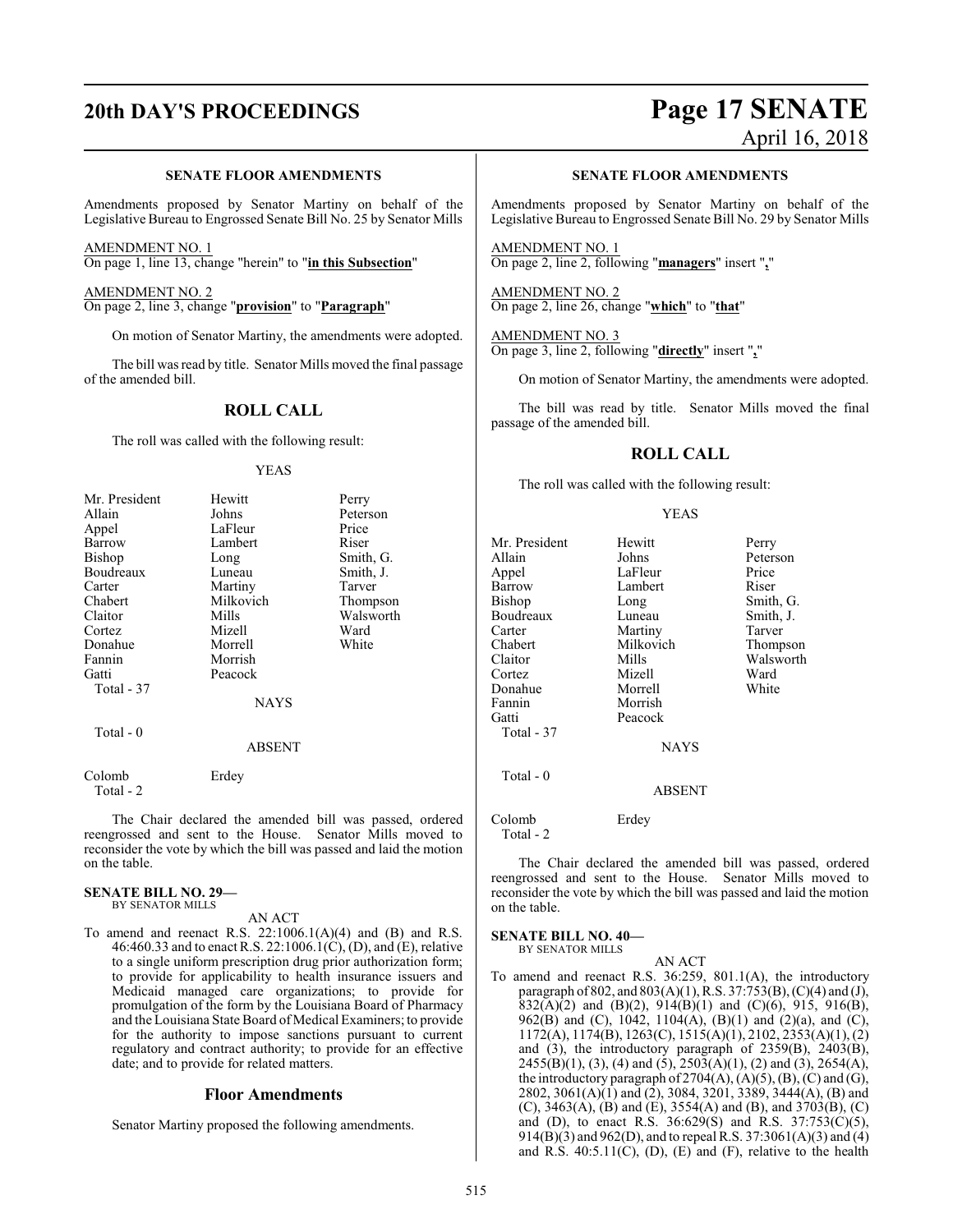## **Page 18 SENATE 20th DAY'S PROCEEDINGS**

profession licensing boards created within the Louisiana Department of Health; to provide for consumer membership on each of the boards; to provide for consumer member qualifications; to provide for the rights of the consumer member; to provide for board member nominations; to provide for notice by the boards to their licensees; to provide for the transfer of the Board of Veterinary Medicine to the Louisiana Department of Agriculture and Forestry; to provide for technical corrections; and to provide for related matters.

### **Floor Amendments**

Senator Martiny proposed the following amendments.

#### **SENATE FLOOR AMENDMENTS**

Amendments proposed by Senator Martiny on behalf of the Legislative Bureau to Engrossed Senate Bill No. 40 by Senator Mills

AMENDMENT NO. 1 On page 35, line 17, following "quorum" insert "; domicile"

AMENDMENT NO. 2 On page 41, line 24, change "**a resident**" to "**residents**"

AMENDMENT NO. 3 On page 52, line 22, change "**member shall be a full voting member**" to "**members shall be full voting members**"

AMENDMENT NO. 4 On page 52, line24, change "**member**" to "**members**"

AMENDMENT NO. 5 On page 56, line 4, change "**member shall be a full voting member**" to "**members shall be full voting members**"

AMENDMENT NO. 6 On page 56, line 6, change "**member**" to "**members**"

On motion of Senator Martiny, the amendments were adopted.

#### **Floor Amendments**

Senator Mills proposed the following amendments.

#### **SENATE FLOOR AMENDMENTS**

Amendments proposed by Senator Mills to Engrossed Senate Bill No. 40 by Senator Mills

AMENDMENT NO. 1 On page 16, line 18, change "**Shall not have ever**" to "**Has never**"

AMENDMENT NO. 2 On page 16, line 22, change "**Shall not have nor shall ever have**" to "**Does not have and has never**"

AMENDMENT NO. 3 On page 18, line 9,change "**Shall not have ever**" to "**Has never**"

AMENDMENT NO. 4 On page 18, line 13, change "**Shall not have nor shall ever have**" to "**Does not have and has never**"

AMENDMENT NO. 5 On page 19, line 17, change "**Shall not have ever**" to "**Has never**" AMENDMENT NO. 6

On page 19, line 21, change "**Shall not have nor shall ever have** " to "**Does not have and has never**"

AMENDMENT NO. 7 On page 23, line 11, change "**Shall not have ever**" to "**Has never**"

AMENDMENT NO. 8 On page 23, line 15, change "**Shall not have nor shall ever have**" to "**Does not have and has never**"

AMENDMENT NO. 9 On page 24, line 29, change "**Shall not have ever**" to "**Has never**"

AMENDMENT NO. 10 On page 25, line 4, change "**Shall not have nor shall ever have**" to "**Does not have and has never**"

AMENDMENT NO. 11 On page 25, line 28, change "**Shall not have ever**" to "**Has never**"

AMENDMENT NO. 12 On page 26, line 3, change "**Shall not have nor shall ever have**" to "**Does not have and has never**"

AMENDMENT NO. 13 On page 27, line 10, change "**Shall not have ever**" to "**Has never**"

AMENDMENT NO. 14 On page 27, line 14, change "**Shall not have nor shall ever have**" to "**Does not have and has never**"

AMENDMENT NO. 15 On page 29, line 5, change "**Shall not have ever**" to "**Has never**"

AMENDMENT NO. 16 On page 29, line 9, change "**Shall not have nor shall ever have**" to "**Does not have and has never**"

AMENDMENT NO. 17 On page 31, line 9, change "**Shall not have ever**" to "**Has never**"

AMENDMENT NO. 18 On page 31, line 13, change "**Shall not have nor shall ever have**" to "**Does not have and has never**"

AMENDMENT NO. 19 On page 33, line 15, change "**Shall not have ever**" to "**Has never**"

AMENDMENT NO. 20 On page 33, line 19, change "**Shall not have nor shall ever have**" to "**Does not have and has never**"

AMENDMENT NO. 21 On page 35, line 3, change "**Shall not have ever**" to "**Has never**"

AMENDMENT NO. 22 On page 35, line 7, change "**Shall not have nor shall ever have**" to "**Does not have and has never**"

AMENDMENT NO. 23 On page 36, line 18, change "**Shall not have ever**" to "**Has never**"

AMENDMENT NO. 24 On page 36, line 22, change "**Shall not have nor shall ever have**" to "**Does not have and has never**"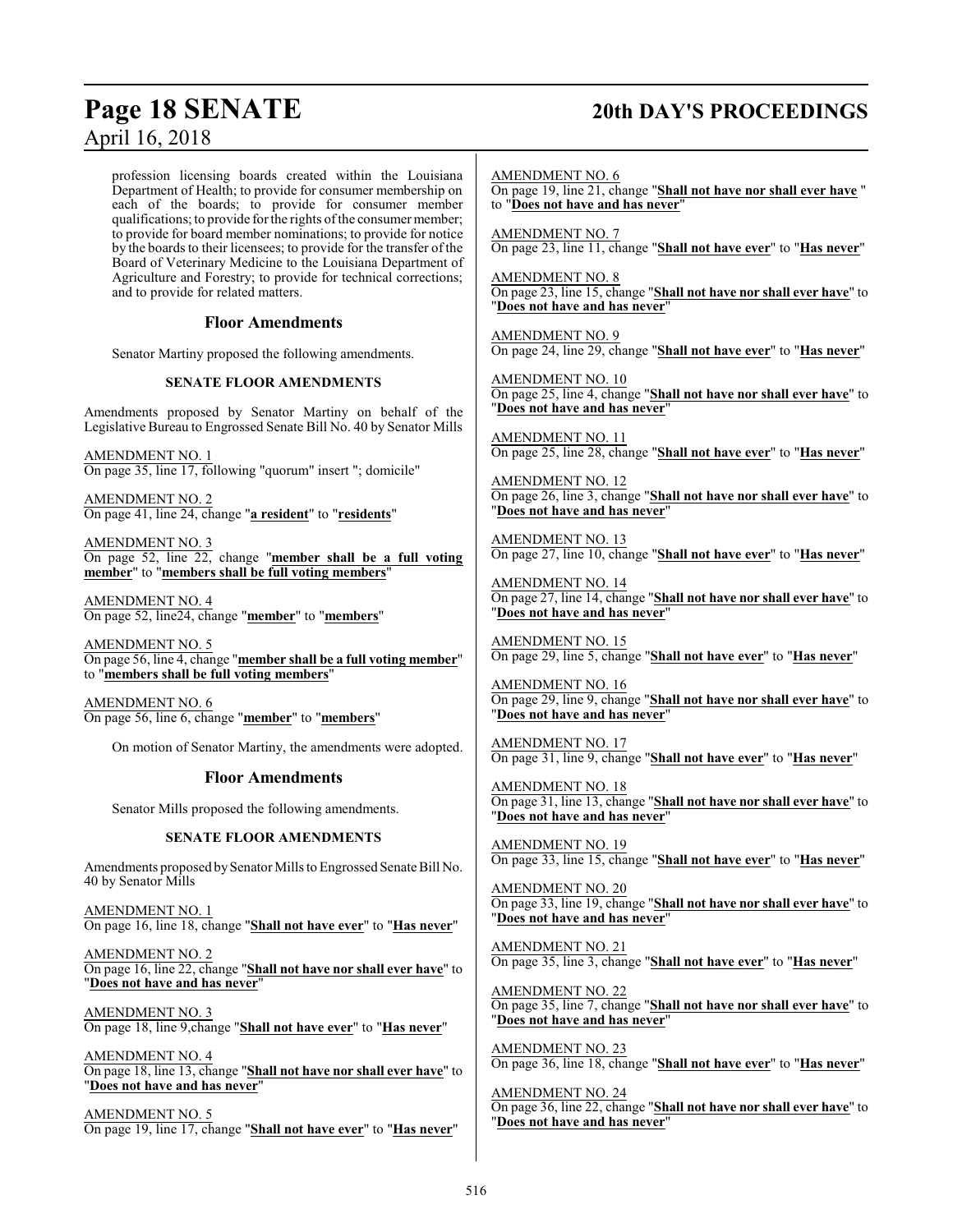## **20th DAY'S PROCEEDINGS Page 19 SENATE** April 16, 2018

AMENDMENT NO. 25

## On page 38, line 15, change "**Shall not have ever**" to "**Has never**"

AMENDMENT NO. 26 On page 38, line 19, change "**Shall not have nor shall ever have**" to "**Does not have and has never**"

AMENDMENT NO. 27 On page 40, line 4, change "**Shall not have ever**" to "**Has never**"

AMENDMENT NO. 28 On page 40, line 8, change "**Shall not have nor shall ever have**" to "**Does not have and has never**"

#### AMENDMENT NO. 29

On page 42, line 1, change "**Shall not have ever**" to "**Has never**"

AMENDMENT NO. 30 On page 42, line 5, change "**Shall not have nor shall ever have**" to "**Does not have and has never**"

AMENDMENT NO. 31 On page 44, line 21, change "**Shall not have ever**" to "**Has never**"

AMENDMENT NO. 32 On page 44, line 25, change "**Shall not have nor shall ever have**" to "**Does not have and has never**"

#### AMENDMENT NO. 33 On page 47, line 14, change "**Shall not have ever**" to "**Has never**"

AMENDMENT NO. 34 On page 47, line 18, change "**Shall not have nor shall ever have**" to "**Does not have and has never**"

AMENDMENT NO. 35 On page 49, line 10, change "**Shall not have ever**" to "**Has never**"

AMENDMENT NO. 36 On page 49, line 14, change "**Shall not have nor shall ever have**" to "**Does not have and has never**"

AMENDMENT NO. 37 On page 52, line 16, change "**Shall not have ever**" to "**Has never**"

AMENDMENT NO. 38 On page 52, line 20, change "**Shall not have nor shall ever have**" to "**Does not have and has never**"

AMENDMENT NO. 39 On page 54, line 8, change "**Shall not have ever**" to "**Has never**"

AMENDMENT NO. 40 On page 54, line 12, change "**Shall not have nor shall ever have**" to "**Does not have and has never**"

AMENDMENT NO. 41 On page 55, line 27, change "**Shall not have ever**" to "**Has never**"

AMENDMENT NO. 42 On page 56, line 2, change "**Shall not have nor shall ever have**" to "**Does not have and has never**"

AMENDMENT NO. 43 On page 56, line 26, change "**Shall not have ever**" to "**Has never**"

#### AMENDMENT NO. 44

On page 57, line 1, change "**Shall not have nor shall ever have**" to "**Does not have and has never**"

On motion of Senator Mills, the amendments were adopted.

#### **Floor Amendments**

Senator Mills proposed the following amendments.

#### **SENATE FLOOR AMENDMENTS**

Amendments proposed by Senator Mills to Engrossed Senate Bill No. 40 by Senator Mills

AMENDMENT NO. 1 On page 1, line 7, delete "2503(A)(1), (2) and (3),"

AMENDMENT NO. 2 On page 14, line 17, delete "2503(A)(1), (2) and (3),"

AMENDMENT NO. 3 On page 33, delete lines 25 through 29, delete page 34, and on page 35, delete lines 1 through 15

On motion of Senator Mills, the amendments were adopted.

The bill was read by title. Senator Mills moved the final passage of the amended bill.

#### **ROLL CALL**

The roll was called with the following result:

#### YEAS

| Mr. President<br>Allain<br>Appel<br>Barrow<br><b>Bishop</b><br>Boudreaux<br>Carter<br>Chabert<br>Claitor<br>Cortez<br>Donahue<br>Fannin | Gatti<br>Hewitt<br>Johns<br>LaFleur<br>Lambert<br>Long<br>Luneau<br>Martiny<br>Milkovich<br>Mills<br>Mizell<br>Morrell | Morrish<br>Perry<br>Peterson<br>Price<br>Smith, G.<br>Smith, J.<br>Tarver<br>Thompson<br>Walsworth<br>Ward<br>White |
|-----------------------------------------------------------------------------------------------------------------------------------------|------------------------------------------------------------------------------------------------------------------------|---------------------------------------------------------------------------------------------------------------------|
| Total - 35                                                                                                                              | <b>NAYS</b>                                                                                                            |                                                                                                                     |
| Peacock<br>Total - 2                                                                                                                    | Riser                                                                                                                  |                                                                                                                     |
|                                                                                                                                         | <b>ABSENT</b>                                                                                                          |                                                                                                                     |
| Colomb                                                                                                                                  | Erdey                                                                                                                  |                                                                                                                     |

Total - 2

The Chair declared the amended bill was passed, ordered reengrossed and sent to the House. Senator Mills moved to reconsider the vote by which the bill was passed and laid the motion on the table.

## **SENATE BILL NO. 130—** BY SENATOR MILLS

AN ACT

To enact Subpart L of Part III of Chapter 17 of Subtitle III of Title 39 of the Louisiana Revised Statutes of 1950, to be comprised of R.S. 39:1648, relative to Medicaid payments for pharmacy benefit manager services; to provide for managed care contracts; to provide for Medicaid managed care subcontracts; and to provide for related matters.

The bill was read by title. Senator Mills moved the final passage of the bill.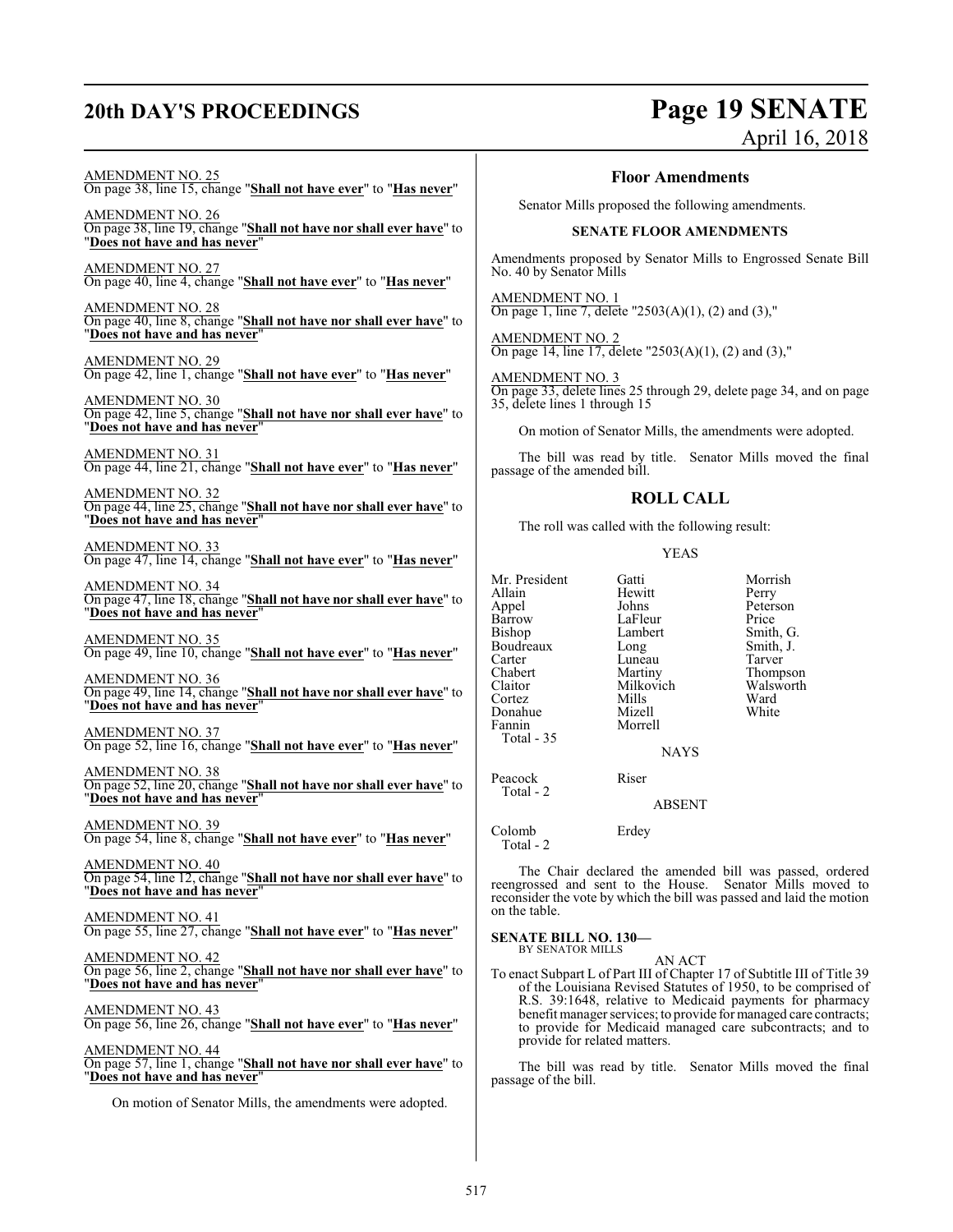### **ROLL CALL**

The roll was called with the following result:

#### YEAS

| Allain<br>Johns<br>Appel<br>Barrow<br><b>Bishop</b><br>Boudreaux<br>Carter<br>Chabert<br>Claitor<br>Cortez<br>Donahue<br>Fannin<br>Gatti<br>Total - 37 | LaFleur<br>Lambert<br>Long<br>Luneau<br>Martiny<br>Milkovich<br>Mills<br>Mizell<br>Morrell<br>Morrish<br>Peacock<br><b>NAYS</b> | Price<br>Riser<br>Smith, G.<br>Smith, J.<br>Tarver<br>Thompson<br>Walsworth<br>Ward<br>White |
|--------------------------------------------------------------------------------------------------------------------------------------------------------|---------------------------------------------------------------------------------------------------------------------------------|----------------------------------------------------------------------------------------------|
|--------------------------------------------------------------------------------------------------------------------------------------------------------|---------------------------------------------------------------------------------------------------------------------------------|----------------------------------------------------------------------------------------------|

#### ABSENT

The Chair declared the bill was passed and ordered it sent to the House. Senator Mills moved to reconsider the vote by which the bill was passed and laid the motion on the table.

#### **SENATE BILL NO. 133—**

Colomb Erdey

Total - 0

Total - 2

Total - 2

BY SENATORS HEWITT AND BARROW AN ACT

To enact R.S. 44:3.2(G), relative to public records; to provide an exception for access to proprietary and trade secrets; to provide access to state fire marshal documents by certain entities; and to provide for related matters.

The bill was read by title. Senator Hewitt moved the final passage of the bill.

#### **ROLL CALL**

The roll was called with the following result:

#### YEAS

| Mr. President<br>Allain<br>Appel<br>Barrow<br>Bishop<br>Boudreaux<br>Carter<br>Chabert<br>Claitor<br>Cortez<br>Donahue<br>Fannin<br>Gatti<br>Total - 37 | Hewitt<br>Johns<br>LaFleur<br>Lambert<br>Long<br>Luneau<br>Martiny<br>Milkovich<br>Mills<br>Mizell<br>Morrell<br>Morrish<br>Peacock<br><b>NAYS</b> | Perry<br>Peterson<br>Price<br>Riser<br>Smith, G.<br>Smith, J.<br>Tarver<br>Thompson<br>Walsworth<br>Ward<br>White |
|---------------------------------------------------------------------------------------------------------------------------------------------------------|----------------------------------------------------------------------------------------------------------------------------------------------------|-------------------------------------------------------------------------------------------------------------------|
| Total - 0                                                                                                                                               | <b>ABSENT</b>                                                                                                                                      |                                                                                                                   |
| Colomb                                                                                                                                                  | Erdey                                                                                                                                              |                                                                                                                   |

The Chair declared the bill was passed and ordered it sent to the House. Senator Hewitt moved to reconsider the vote by which the bill was passed and laid the motion on the table.

## **Page 20 SENATE 20th DAY'S PROCEEDINGS**

#### **SENATE BILL NO. 204—**

BY SENATORS GARY SMITH, CORTEZ, MARTINY, MIZELL AND THOMPSON

AN ACT To amend and reenact the heading of Chapter 19-C of Title 51 of the Louisiana Revised Statues of 1950, R.S. 51:1741.1, 1741.2, 1741.4(A), and 1741.5(A) and (B) and to enact R.S. 51:1741.4(B)(5), relative to caller ID spoofing; to provide for definitions; to provide for unlawful acts; to provide for exceptions; to provide injunctive relief, penalties, and damages; to provide for certain terms, procedures, and conditions; and to provide for related matters.

The bill was read by title. Senator Gary Smith moved the final passage of the bill.

#### **ROLL CALL**

The roll was called with the following result:

#### YEAS

Mr. President Gatti Gatti Morrish<br>Allain Hewitt Peacock Hewitt Peacock<br>Johns Perry Appel Johns<br>Barrow LaFleur Barrow LaFleur Peterson<br>Bishop Lambert Price Lambert Price<br>
Long Riser Boudreaux Long<br>Carter Luneau Carter Luneau Smith, G.<br>
Chabert Martiny Smith, J. Chabert Martiny Smith, J.<br>Claitor Milkovich Tarver Claitor Milkovich<br>Cortez Mills Mills Walsworth<br>
Mizell Ward Donahue Mizell Ward Morrell Total - 36 **NAYS** 

Total - 1

Thompson

ABSENT

Colomb Erdey Total - 2

The Chair declared the bill was passed and ordered it sent to the House. Senator Gary Smith moved to reconsider the vote by which the bill was passed and laid the motion on the table.

#### **SENATE BILL NO. 285** BY SENATOR GARY SMITH

- 
- To enact R.S. 22:1060.7, relative to prescriptions for chronic pain; to prohibit the denial of coverage for a nonopioid prescription in favor of an opioid prescription; to provide with respect to opioid prescriptions deemed medically necessary and prescribed by a licensed physician; and to provide for related matters.

AN ACT

The bill was read by title. Senator Gary Smith moved the final passage of the bill.

#### **ROLL CALL**

The roll was called with the following result:

#### YEAS

Mr. President Gatti Morrish<br>Allain Hewitt Peacock Hewitt Peacock<br>
Johns Perry Appel Johns Perry Barrow LaFleur Price<br>Bishop Lambert Riser Lambert Riser<br>
Long Smith, G. Boudreaux Long<br>Carter Luneau Carter Luneau Smith, J.<br>
Chabert Martiny Tarver Chabert Martiny<br>Claitor Milkovich Thompson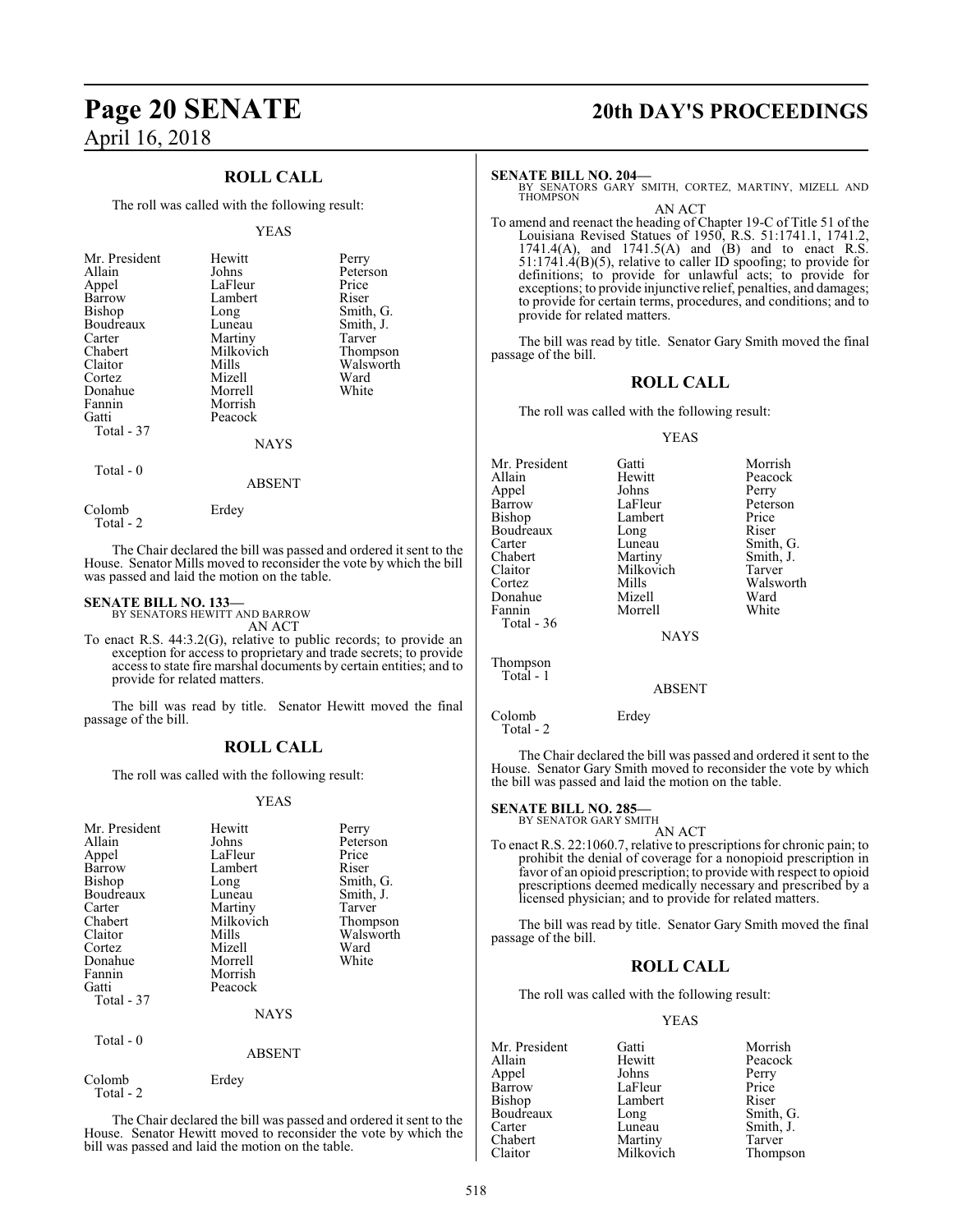## **20th DAY'S PROCEEDINGS Page 21 SENATE**

| Cortez<br>Donahue<br>Fannin<br>Total $-36$ | Mills<br>Mizell<br>Morrell | Walsworth<br>Ward<br>White |
|--------------------------------------------|----------------------------|----------------------------|
|                                            | <b>NAYS</b>                |                            |
| Total - 0                                  | <b>ABSENT</b>              |                            |

Colomb Erdey Peterson Total - 3

The Chair declared the bill was passed and ordered it sent to the House. Senator Gary Smith moved to reconsider the vote by which the bill was passed and laid the motion on the table.

## **SENATE BILL NO. 293—** BY SENATOR BARROW

AN ACT

To amend and reenact R.S. 37:2151(A)(8) and to enact R.S.  $37:2151(A)(11)$  and  $2153(E)(6)$ , relative to the powers and duties of the State Licensing Board for Contractors; to provide relative to board membership; to provide for a quarterly report to be submitted to the legislature; to provide for procedures; and to provide for related matters.

The bill was read by title. Senator Barrow moved the final passage of the bill.

### **ROLL CALL**

The roll was called with the following result:

#### YEAS

| Mr. President<br>Allain<br>Barrow<br>Bishop<br>Boudreaux<br>Carter<br>Chabert<br>Cortez<br>Gatti<br>Total - 26 | Johns<br>LaFleur<br>Lambert<br>Luneau<br>Martiny<br>Milkovich<br>Mills<br>Mizell<br>Morrell<br>NAYS | Morrish<br>Perry<br>Price<br>Smith, G.<br>Smith, J.<br>Tarver<br>Thompson<br>Ward |
|----------------------------------------------------------------------------------------------------------------|-----------------------------------------------------------------------------------------------------|-----------------------------------------------------------------------------------|
| Appel<br>Donahue<br>Fannin<br>Total - 8                                                                        | Hewitt<br>Long<br>Peacock<br>ABSENT                                                                 | Riser<br>Walsworth                                                                |
| Claitor<br>Colomb<br>Total - 5                                                                                 | Erdey<br>Peterson                                                                                   | White                                                                             |
|                                                                                                                | .                                                                                                   |                                                                                   |

The Chair declared the bill was passed and ordered it sent to the House. Senator Barrow moved to reconsider the vote by which the bill was passed and laid the motion on the table.

#### **Rules Suspended**

Senator Hewitt asked for and obtained a suspension of the rules to revert to the Morning Hour.

#### **Introduction of Senate Resolutions**

Senator Claitor asked for and obtained a suspension of the rules to read Senate Resolutions a first and second time.

# April 16, 2018

#### **SENATE RESOLUTION NO. 100—**

BY SENATOR CLAITOR A RESOLUTION

To recognize Monday, April 16, 2018, as DASH Diet Day at the Louisiana Senate and to commend LSU's Pennington Biomedical Research Center for its contributions to developing the DASH Diet, an acclaimed nutritional weight-loss program.

On motion of Senator Claitor the resolution was read by title and adopted.

## **SENATE RESOLUTION NO. 101—** BY SENATORS LUNEAU AND ALARIO

A RESOLUTION

To express the sincere condolences of the Senate of the Legislature of Louisiana upon the death of dedicated Democratic Party officer and functionary; respected attorney; venerated federal judge; amazing and loving husband, father, and grandfather; and generous and esteemed friend, Judge James J. Brady.

The resolution was read by title and placed on the Calendar for a second reading.

## **SENATE RESOLUTION NO. 102—** BY SENATOR HEWITT

A RESOLUTION

To commend LSU Health New Orleans for its dedication to forming, promoting, and sustaining STEM (Science, Technology, Engineering, & Math) programs specifically focused toward increasing diversity in the sciences.

On motion of Senator Hewitt the resolution was read by title and adopted.

#### **SENATE RESOLUTION NO. 103—**

BY SENATOR WALSWORTH A RESOLUTION

To urge and request the Board ofRegents to report information to the Senate Committee on Education by February 15, 2019, regarding students admitted to public postsecondary four-year institutions who did not meet the board's minimum admission standards policy.

The resolution was read by title and placed on the Calendar for a second reading.

#### **SENATE RESOLUTION NO. 104—**

BY SENATOR CORTEZ A RESOLUTION

To commend Louisiana State University student Madelyn Smith of Lafayette, Louisiana, on being named a 2018 Udall Scholar.

On motion of Senator Cortez the resolution was read by title and adopted.

## **SENATE RESOLUTION NO. 105—** BY SENATOR BOUDREAUX

A RESOLUTION

To express the sincere condolences of the Senate of the Legislature of Louisiana upon the death of Elnora Sonnier Jolivette.

The resolution was read by title and placed on the Calendar for a second reading.

## **SENATE RESOLUTION NO. 106—** BY SENATOR WALSWORTH

A RESOLUTION

To commend the members of the Louisiana Athletic Trainers Association for their dedicated hard work on behalf of the athletes of Louisiana and to designate Tuesday, April 17, 2018, as Louisiana Athletic Trainers Association Day at the Louisiana State Capitol.

On motion of Senator Walsworth the resolution was read by title and adopted.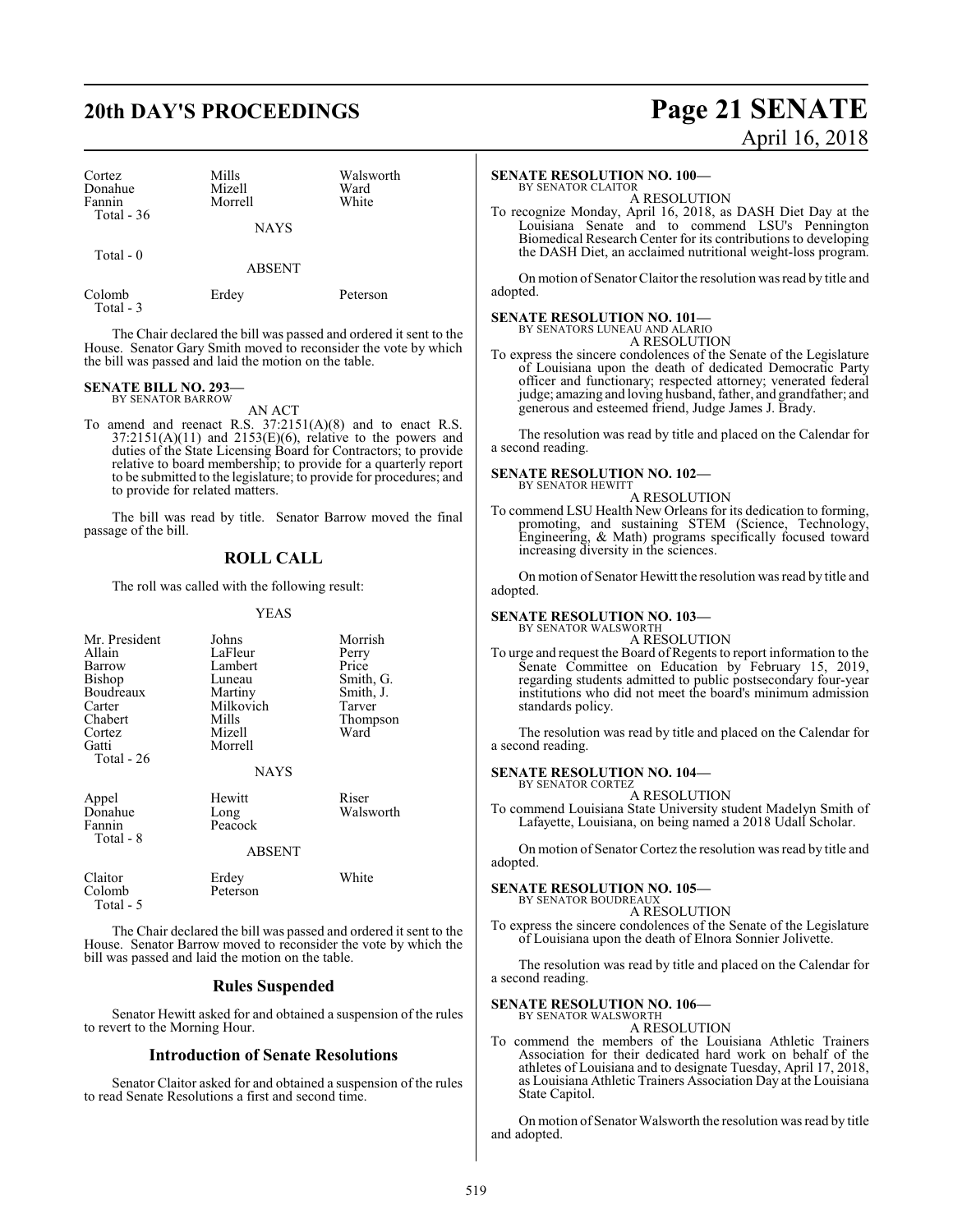## **Page 22 SENATE 20th DAY'S PROCEEDINGS**

## April 16, 2018

#### **SENATE RESOLUTION NO. 107—**

BY SENATOR LONG A RESOLUTION

To designate Tuesday, April 17, 2018, as Bankers Day at the state capitol.

On motion of Senator Long the resolution was read by title and adopted.

#### **SENATE RESOLUTION NO. 108—** BY SENATOR BISHOP

A RESOLUTION

To commend the LSU Health New Orleans School of Dentistry for receiving the 2018 Gies Award for Vision in Academic Dental Institutions.

On motion of Senator Bishop the resolution was read by title and adopted.

#### **SENATE RESOLUTION NO. 109—** BY SENATOR PETERSON

A RESOLUTION

To commend the efforts of The Links, Incorporated and to designate Wednesday, April 18, 2018, as Louisiana Links Day at the state capitol.

The resolution was read by title and placed on the Calendar for a second reading.

#### **SENATE RESOLUTION NO. 110—** BY SENATOR MORRELL

A RESOLUTION

To urge and request Louisiana State Police and the sheriff of each parish to implement policies and procedures for notification to law enforcement of persons who are prohibited from possessing a firearm for the purpose of denoting that person as prohibited from possessing a firearm in the Louisiana Computerized Criminal History database.

The resolution was read by title and placed on the Calendar for a second reading.

#### **SENATE RESOLUTION NO. 111—** BY SENATOR BISHOP

A RESOLUTION

To commend Tulane University on retiring No. 18 in all sports in honor of Devon Walker.

The resolution was read by title and placed on the Calendar for a second reading.

#### **SENATE RESOLUTION NO. 112—** BY SENATOR BISHOP

A RESOLUTION

To urge and request the office of motor vehicles to continue to improve its efficiency in delivering services to the citizens of Louisiana.

The resolution was read by title and placed on the Calendar for a second reading.

#### **SENATE RESOLUTION NO. 113—** BY SENATOR MORRISH

A RESOLUTION

To urge and request the LouisianaCommunity and Technical College System, in coordination with the Board of Regents and the Louisiana Office of Student Financial Assistance, to develop a pilot program to provide public postsecondary scholarships to Louisiana's working-age citizens who have earned an alternative high school diploma and who have scored at least a seventeen on the ACT test for use in programs aligned with high-demand, high-pay occupations.

The resolution was read by title and placed on the Calendar for a second reading.

#### **SENATE RESOLUTION NO. 114—**

BY SENATOR MORRISH A RESOLUTION

To urge and request the Board of Regents, in consultation with the postsecondary education management boards, to update the comprehensive state student financial aid plan in order to better meet the needs of all prospective Louisiana postsecondary education students, both traditional and non-traditional, and better link students with careers demanded by Louisiana's economy.

The resolution was read by title and placed on the Calendar for a second reading.

#### **SENATE RESOLUTION NO. 115—** BY SENATOR JOHNS

A RESOLUTION

To express the sincere condolences of the Senate of the Legislature of Louisiana upon the death of George Edward Clyde Sr.

The resolution was read by title and placed on the Calendar for a second reading.

## **SENATE RESOLUTION NO. 116—**<br>BY SENATOR JOHN SMITH

A RESOLUTION

To commend Mayor Lawrence Henagan of DeQuincy, Louisiana, upon the occasion of his retirement following three terms as mayor and two previous terms as a city councilman.

The resolution was read by title and placed on the Calendar for a second reading.

#### **SENATE RESOLUTION NO. 117—**

BY SENATOR THOMPSON

A RESOLUTION To designate May 30, 2018, as "4-H Day" at the Senate of the Legislature of Louisiana and commends the state 4-H officers.

The resolution was read by title and placed on the Calendar for a second reading.

#### **SENATE RESOLUTION NO. 118—**

BY SENATOR LAMBERT A RESOLUTION

To commend Thomas Hodgson on achieving the rank of Eagle Scout as a member of Troop 888 of the Istrouma Area Council.

The resolution was read by title and placed on the Calendar for a second reading.

### **Introduction of Senate Concurrent Resolutions**

## **SENATE CONCURRENT RESOLUTION NO. 76—** BY SENATOR JOHNS AND REPRESENTATIVE DWIGHT A CONCURRENT RESOLUTION

To authorize and direct the State Board of Elementary and Secondary Education to ensure that the Jason Flatt Act is complied with by all Louisiana public, approved nonpublic, and charter school teachers, school counselors, principals, and other school administrators for whom suicide awareness training is deemed beneficial.

The resolution was read by title and placed on the Calendar for a second reading.

#### **SENATE CONCURRENT RESOLUTION NO. 77—** BY SENATOR PEACOCK

A CONCURRENT RESOLUTION

To express the sincere condolences of the Legislature of Louisiana upon the passing of Vincent C. Marsala, PhD, former chancellor of Louisiana State University at Shreveport (LSUS), and to note his outstanding career in education.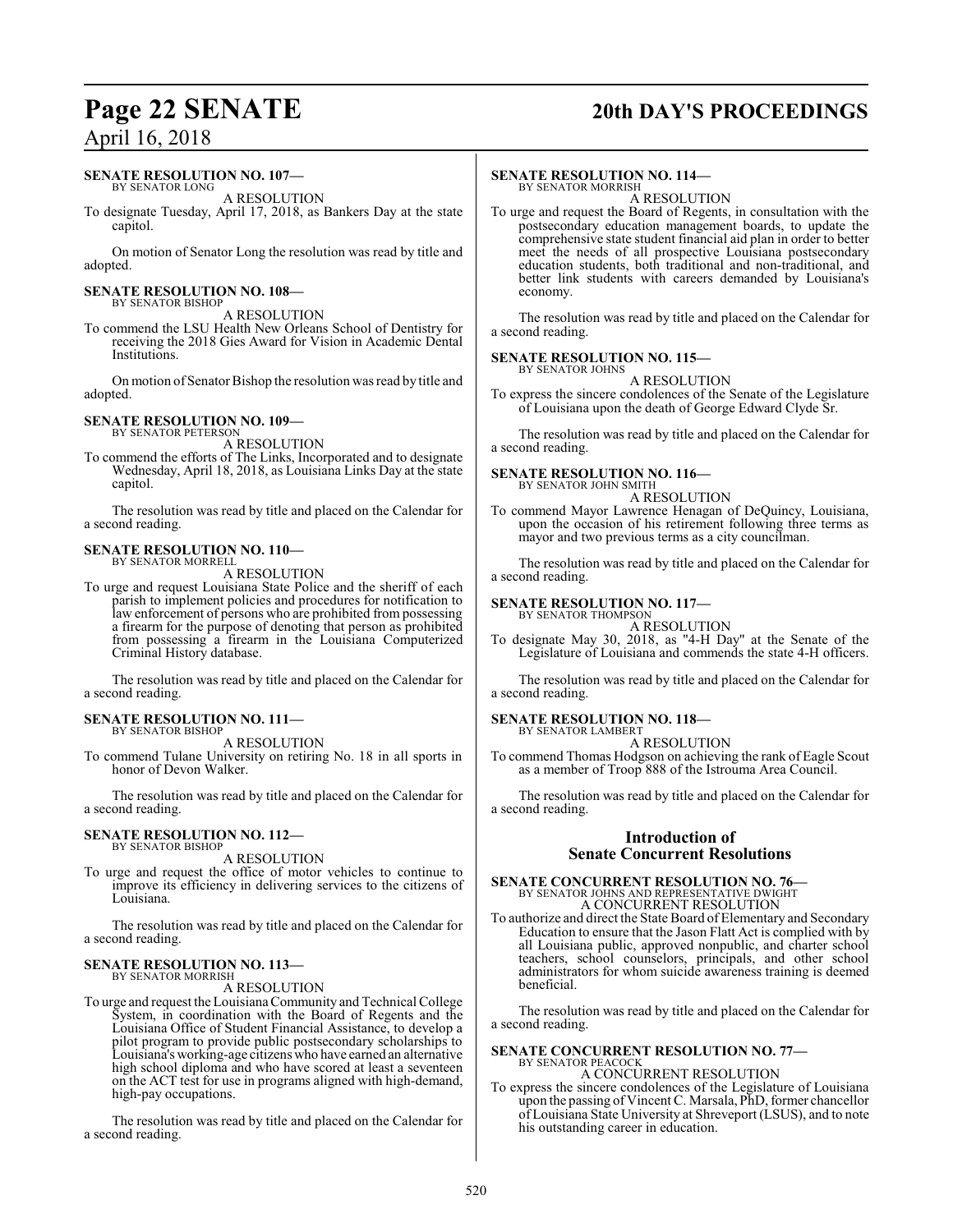## **20th DAY'S PROCEEDINGS Page 23 SENATE**

# April 16, 2018

The resolution was read by title and placed on the Calendar for a second reading.

#### **SENATE CONCURRENT RESOLUTION NO. 78—**

BY SENATOR LONG A CONCURRENT RESOLUTION

To commend James Gill upon his induction into the Louisiana Political Museum and Hall of Fame.

The resolution was read by title and placed on the Calendar for a second reading.

#### **SENATE CONCURRENT RESOLUTION NO. 79—** BY SENATOR LONG

A CONCURRENT RESOLUTION

To commend Newell D. Normand upon his induction into the Louisiana Political Museum and Hall of Fame.

The resolution was read by title and placed on the Calendar for a second reading.

#### **SENATE CONCURRENT RESOLUTION NO. 80—** BY SENATOR CHABERT

A CONCURRENT RESOLUTION

To urge and request the Coastal Protection and Restoration Authority to conduct a science-based study of the adequacy of the current inland boundary of the coastal zone of Louisiana to meet the state's current and future needs to manage, protect, and restore its coastal resources.

The resolution was read by title and placed on the Calendar for a second reading.

#### **Reports of Committees**

The following reports of committees were received and read:

#### **REPORT OF COMMITTEE ON**

#### **RETIREMENT**

Senator Barrow Peacock, Chairman on behalf of the Committee on Retirement, submitted the following report:

#### April 16, 2018

To the President and Members of the Senate:

I am directed by your Committee on Retirement to submit the following report:

## **HOUSE BILL NO. 28—** BY REPRESENTATIVE PEARSON

AN ACT

To amend and reenact R.S. 11:1760(A)(introductory paragraph) and to enact R.S. 11:1789.6 and 1808.6, relative to members of the Tier 2 plans of the Municipal Employees' Retirement System of Louisiana; to provide for the vesting period of such members; and to provide for related matters.

Reported favorably.

#### **HOUSE BILL NO. 29—**

BY REPRESENTATIVE PEARSON AN ACT

To amend and reenact R.S. 11:1785(A) and 1805(A)(2), relative to the election of survivor benefits by survivors of members of the Municipal Employees' Retirement System of Louisiana; to require that the election be made in writing; and to provide for related matters.

Reported with amendments.

#### **HOUSE BILL NO. 34—**

BY REPRESENTATIVE PEARSON AN ACT

To amend and reenact R.S. 11:316, relative to investments by the state and statewide retirement systems; to provide for investment in terror-free funds or accounts; and to provide for related matters.

Reported favorably.

Respectfully submitted, BARROW PEACOCK Chairman

#### **REPORT OF COMMITTEE ON**

#### **REVENUE AND FISCAL AFFAIRS**

Senator Jean-Paul "JP" Morrell, Chairman on behalf of the Committee on Revenue and Fiscal Affairs, submitted the following report:

April 16, 2018

To the President and Members of the Senate:

I am directed by your Committee on Revenue and Fiscal Affairs to submit the following report:

## **SENATE BILL NO. 93—** BY SENATOR MIZELL

AN ACT To enact Part XIII of Chapter 6 of Title 33 of the Louisiana Revised Statutes of 1950, to be comprised of R.S. 33:3111, relative to funding of volunteer fire departments; to provide for allocation of ad valoremtaxes to volunteer fire departments; to specify that this allocation may not be reduced by allocations to certain other entities; to provide for an effective date; and to provide for related matters.

Reported with amendments.

#### **SENATE BILL NO. 544—** BY SENATOR MILLS

- 
- To enact R.S. 47:338.264, relative to local taxation; to authorize certain economic development authorities to levy a hotel occupancy and overnight campsite parking tax; to provide for administration and collection of the tax; to provide for an effective date; and to provide for related matters.

AN ACT

Reported with amendments.

## **HOUSE BILL NO. 155—** BY REPRESENTATIVE STOKES

AN ACT

- To amend and reenact R.S. 47:1838(introductory paragraph) and (1) through (3), relative to ad valorem property tax assessments by the Louisiana Tax Commission; to authorize the imposition of
	- certain assessment fees; to provide for the amount of certain assessment fees; to provide for effectiveness; and to provide for related matters.

Reported favorably.

**HOUSE BILL NO. 175—** BY REPRESENTATIVES JAMES AND GLOVER AN ACT

To enact Chapter 5 of Subtitle VII of Title 47 of the Louisiana Revised Statutes of 1950, to be comprised of R.S. 47:6361, relative to rebates; to authorize a rebate for certain donations to the Louisiana Office of Student Financial Assistance for certain postsecondary education scholarship and grant programs; to provide for requirements and limitations; to provide for the amount, approval, and issuance of rebates; to provide for a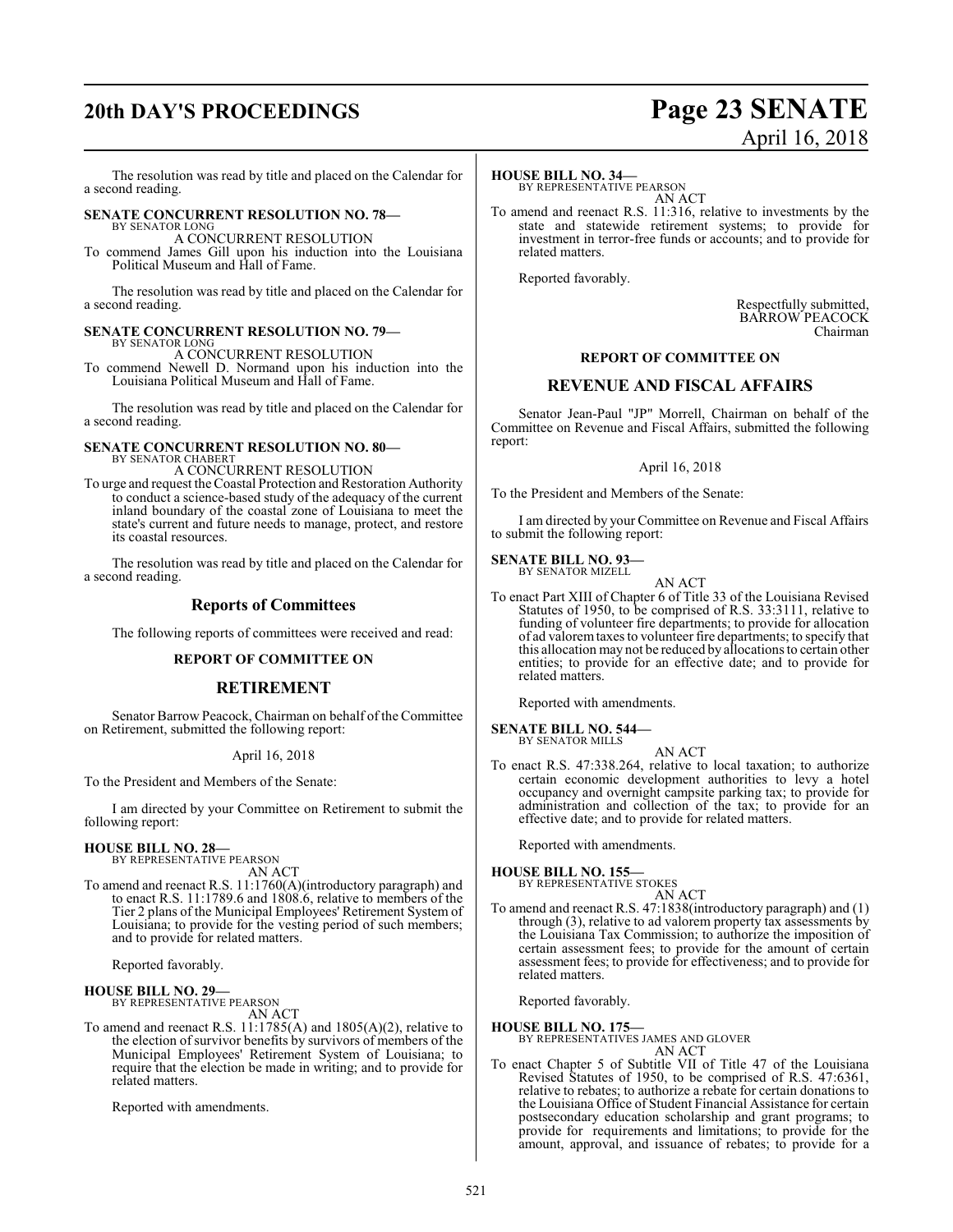## **Page 24 SENATE 20th DAY'S PROCEEDINGS**

program cap; to authorize the promulgation of rules and regulations; to provide for an effective date; and to provide for related matters.

Reported favorably.

## **HOUSE BILL NO. 250—** BY REPRESENTATIVE BISHOP

AN ACT

To amend and reenact R.S.  $47:1705(B)(2)(c)(ii)(aa)$  and to repeal R.S.  $47:1705(B)(2)(c)(ii)(bb)$ , relative to ad valorem tax; to provide with respect to the newspaper advertisement for a public hearing notice concerning certain ad valorem property tax increases; and to provide for related matters.

Reported favorably.

#### **HOUSE BILL NO. 374—**

BY REPRESENTATIVE ABRAMSON AN ACT

To require the Board of Tax Appeals to tax costs for deposits and filing fees related to appeals for certain claims for the solar energy system tax credit; to designate those claims which qualify for payment of costs; to provide for an effective date; to provide for related matters.

Reported favorably.

Respectfully submitted, JEAN-PAUL "JP" MORRELL Chairman

#### **Privileged Report of the Committee on Senate and Governmental Affairs**

#### **ENROLLMENTS**

Senator Peterson, Chairman on behalf of the Committee on Senate and Governmental Affairs, submitted the following report:

#### April 16, 2018

To the President and Members of the Senate:

I am directed by your Committee on Senate and Governmental Affairs to submit the following report:

The following Senate Resolutions have been properly enrolled:

#### **SENATE RESOLUTION NO. 75—** BY SENATOR MILLS

A RESOLUTION

To commend the Louisiana Physical Therapy Association for its outstanding achievements and to recognize April 10, 2018, as Louisiana Physical Therapy Association Day.

## **SENATE RESOLUTION NO. 76—** BY SENATOR CLAITOR

A RESOLUTION

To commend Lucille "Lucy" H. McDonald on forty-two years of service with the Louisiana Department of Education.

#### **SENATE RESOLUTION NO. 85—** BY SENATOR THOMPSON

A RESOLUTION

To express the sincere condolences of the Senate of the Legislature of Louisiana upon the death of Panola Pepper Corporation founder, Grady Wyly "Bubber" Brown Sr.

#### **SENATE RESOLUTION NO. 90—** BY SENATOR GATTI

A RESOLUTION

To commend The Pentecostals of Bossier City, Louisiana, on their seventy-five years of service to the community since the establishment of the center for spiritual growth and healing and

to celebrate the thirtieth anniversary of service at this church by Pastors Jerry and Gina Dean.

#### **SENATE RESOLUTION NO. 91—** BY SENATOR PRICE

A RESOLUTION

To commend the Grambling State University Tigers women's basketball team, head coach, assistant coaches, athletic director, and universitypresident for their outstanding 2017-2018 season.

#### **SENATE RESOLUTION NO. 77—**

BY SENATOR PERRY A RESOLUTION

To commend and congratulate Vermilion Bank on its sixtieth anniversary.

#### **SENATE RESOLUTION NO. 78—** BY SENATOR MILLS

A RESOLUTION

To recognize Tuesday, April 10, 2018, as Dental Hygiene Day and to commend the Louisiana Dental Hygienists' Association upon the celebration of one hundred five years of the dental hygienists profession.

#### **SENATE RESOLUTION NO. 79—**

BY SENATORS BISHOP, ALARIO, ALLAIN, APPEL, BARROW,<br>BOUDREAUX, CARTER, CHABERT, CLAITOR, COLOMB, CORTEZ,<br>DONAHUE, ERDEY, FANNIN, GATTI, HEWITT, JOHNS, LAFLEUR,<br>LAMBERT,LONG,LUNEAU, MARTINY,MILKOVICH,MILLS,MIZELL,<br>MORRELL,MO WARD AND WHITE

#### A RESOLUTION

To commend and congratulate former State Senator Donald "Don"R. Cravins Jr. on his many accomplishments and on being inducted into the Southern University Law Center Hall of Fame.

#### **SENATE RESOLUTION NO. 80—** BY SENATOR PETERSON

A RESOLUTION

To commend and congratulate Professor Cynthia N. Reed on her unyielding dedication to her students, her many accomplishments, and her being inducted into the Southern University Law Center Hall of Fame.

#### **SENATE RESOLUTION NO. 81—**

BY SENATOR BOUDREAUX A RESOLUTION

To commend Lafayette Christian Academy on winning the 2017 Division IV state football championship.

#### **SENATE RESOLUTION NO. 82—** BY SENATOR THOMPSON

A RESOLUTION To commend and congratulate the players and coaches of the undefeated 2017-2018 Rayville High School Hornets boys basketball team on winning the 2018 Allstate Sugar Bowl/LHSAA Tournament Class 2A State Championship.

#### **SENATE RESOLUTION NO. 83—** BY SENATOR THOMPSON

A RESOLUTION

To commend and congratulate the players and coaches of the Rayville Junior High School Lady Hornets basketball team on winning the 2017 Louisiana State Games Middle School 8<sup>th</sup> Grade Championship.

#### **SENATE RESOLUTION NO. 84—** BY SENATOR HEWITT

A RESOLUTION

To recognize the Junior Auxiliary of Slidell and to designate April 15-21, 2018, as Junior Auxiliary Week at the Louisiana Senate.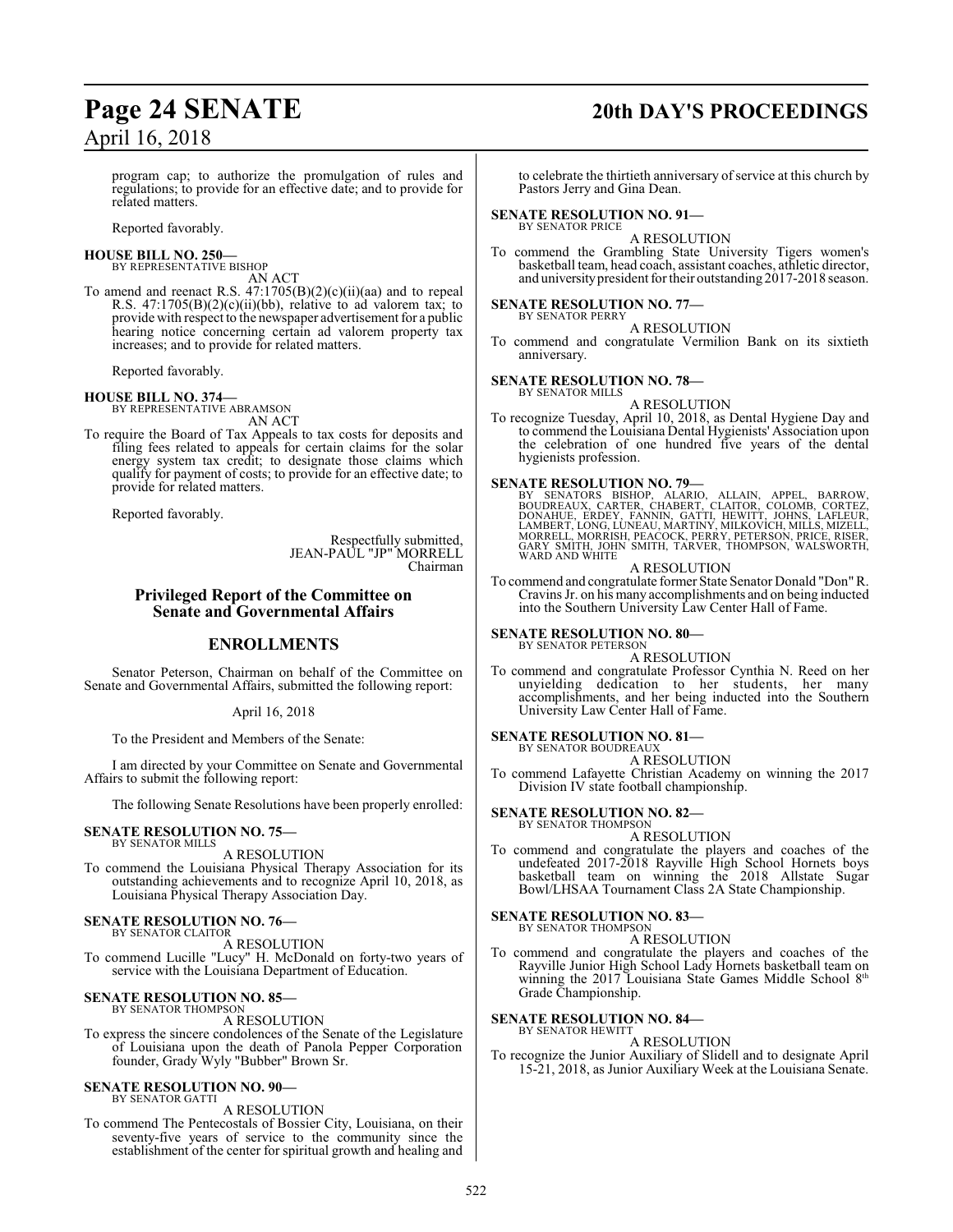## **20th DAY'S PROCEEDINGS Page 25 SENATE**

#### **SENATE RESOLUTION NO. 86—**

BY SENATORS THOMPSON AND WALSWORTH A RESOLUTION To commend the University of Louisiana at Monroe Warhawk Water Ski team upon winning the 2017 National Collegiate Water Ski

Association National Championship.

## **SENATE RESOLUTION NO. 87—**<br>BY SENATOR HEWITT

A RESOLUTION

To commend and recognize Alyssa Carson on her many accomplishments.

#### **SENATE RESOLUTION NO. 88—**

BY SENATOR ALARIO

A RESOLUTION To commemorate the fiftieth anniversary of the Fair Housing Act.

#### **SENATE RESOLUTION NO. 89—**

BY SENATOR MORRELL A RESOLUTION To designate April 11, 2018, as Tourism Day at the Louisiana State Capitol.

> Respectfully submitted, KAREN CARTER PETERSON Chairman

The foregoing Senate Resolutions were signed by the President of the Senate and presented to the Secretary of State by the Secretary.

#### **Message from the House**

#### **SIGNED HOUSE CONCURRENT RESOLUTIONS**

#### April 16, 2018

To the Honorable President and Members of the Senate:

I am directed to inform your honorable body that the Speaker of the House of Representatives has signed the following House Concurrent Resolutions:

## **HOUSE CONCURRENT RESOLUTION NO. 33—** BY REPRESENTATIVES BRASS AND CHAD BROWN AND SENATOR

PRICE

A CONCURRENT RESOLUTION To commend the White Castle High School boys' basketball team upon winning the 2018 Louisiana High School Athletic Association Class 1A state championship.

## **HOUSE CONCURRENT RESOLUTION NO. 37—** BY REPRESENTATIVE POPE AND SENATOR ERDEY

A CONCURRENT RESOLUTION

To commend the Walker High School boys' basketball team upon winning the 2018 Allstate Sugar Bowl Louisiana High School Athletic Association Class 5A state championship.

## **HOUSE CONCURRENT RESOLUTION NO. 38—** BY REPRESENTATIVE FOIL

A CONCURRENT RESOLUTION

To commend the members of the United States Army War College team participating in the Eisenhower Series College Program and to welcome them to Louisiana in April of 2018.

and asked that the President of the Senate affix his signature to the same.

> Respectfully submitted, ALFRED W. SPEER Clerk of the House of Representatives

The House Concurrent Resolutions contained herein were signed by the President of the Senate.

### **Privileged Report of the Committee on Senate and Governmental Affairs**

April 16, 2018

### **ENROLLMENTS**

Senator Peterson, Chairman on behalf of the Committee on Senate and Governmental Affairs, submitted the following report:

#### April 16, 2018

To the President and Members of the Senate:

I am directed by your Committee on Senate and Governmental Affairs to submit the following report:

The following Senate Concurrent Resolutions have been properly enrolled:

#### **SENATE CONCURRENT RESOLUTION NO. 66—**

BY SENATORS LONG AND LUNEAU A CONCURRENT RESOLUTION

To commend the Louisiana State University at Alexandria men's basketball team on its historic season, as they advanced to the NAIA Division I Men's Basketball National Championship game for the first time in program history.

#### **SENATE CONCURRENT RESOLUTION NO. 67—**

BY SENATORS BARROW, COLOMB, HEWITT, MIZELL AND PETERSON<br>AND REPRESENTATIVES AMEDEE, CARPENTER, DAVIS, EMERSON,<br>HILFERTY, HILL, HODGES, HORTON, JACKSON, NANCY LANDRY,<br>MARCELLE, NORTON, SMITH, STOKES, THOMAS AND WHITE A CONCURRENT RESOLUTION

To commend Tayler Brishaune Pierre upon her receipt of a 2018 Women of Excellence Award from the Louisiana Legislative Women's Caucus Foundation in the category of College Women of Excellence and upon being a recipient of a Louisiana Legislative Women's Caucus Foundation Scholarship.

**SENATE CONCURRENT RESOLUTION NO. 68—**<br>
BY SENATORS WALSWORTH, FANNIN, RISER AND THOMPSON AND<br>
REPRESENTATIVES ANDERS, CHANEY, HOFFMANN, HUNTER,<br>
JACKSON, MCFARLAND, JAY MORRIS AND SHADOIN<br>
A CONCURRENT RESOLUTION

To commend and congratulate Glen F. Post III upon his retirement from CenturyLink, Inc.

#### **SENATE CONCURRENT RESOLUTION NO. 69—**

BY SENATORS BARROW, COLOMB, HEWITT, MIZELL AND PETERSON<br>AND REPRESENTATIVES AMEDEE, CARPENTER, DAVIS, EMERSON,<br>HILFERTY, HILL, HODGES, HORTON, JACKSON, NANCY LANDRY,<br>MARCELLE, NORTON, SMITH, STOKES, THOMAS AND WHITE<br>A CONC

To commend Sarah Michelle Procopio upon her receipt of a 2018 Women of Excellence Award from the Louisiana Legislative Women's Caucus Foundation in the category of College Women of Excellence and upon being a recipient of a Louisiana Legislative Women's Caucus Foundation Scholarship.

#### **SENATE CONCURRENT RESOLUTION NO. 70—**

BY SENATORS BARROW, COLOMB, HEWITT, MIZELL AND PETERSON<br>AND REPRESENTATIVES AMEDEE, CARPENTER, DAVIS, EMERSON,<br>HILFERTY, HILL, HODGES, HORTON, JACKSON, NANCY LANDRY,<br>MARCELLE, NORTON, SMITH, STOKES, THOMAS AND WHITE A CONCURRENT RESOLUTION

To commend Rachel Margaret Lautigar upon her receipt of a 2018 Women of Excellence Award from the Louisiana Legislative Women's Caucus Foundation in the category of College Women of Excellence and upon being a recipient of a Louisiana Legislative Women's Caucus Foundation Scholarship.

## **SENATE CONCURRENT RESOLUTION NO. 71—** BY SENATOR PEACOCK

A CONCURRENT RESOLUTION

To express the sincere condolences of the Legislature of Louisiana upon the passing of Willie Aubrey Salard of Broussard, Louisiana, to commend his lifelong interest in quarter horse racing, and to note his many contributions to the breeding of champion racehorses.